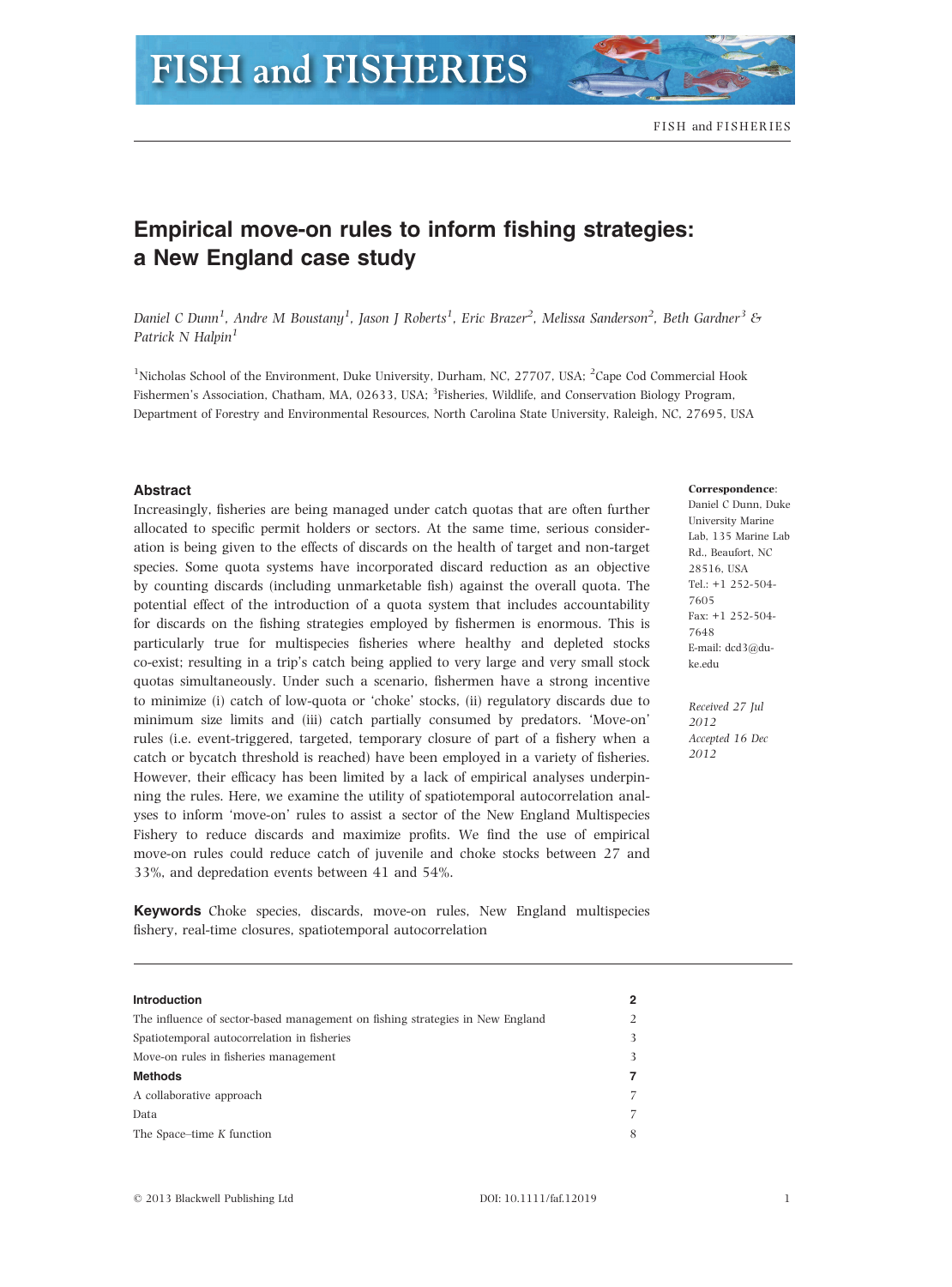| <b>Results</b>                                   | 9  |
|--------------------------------------------------|----|
| <b>Discussion</b>                                | 11 |
| Implementation options                           | 12 |
| Empirical move-on rules                          | 13 |
| Broader applicability of empirical move-on rules | 13 |
| <b>Acknowledgements</b>                          | 14 |
| <b>References</b>                                | 14 |

#### Introduction

#### The influence of sector-based management on fishing strategies in New England

The productivity of waters and fisheries off the coast of New England has been widely recognized (McFarland 1911; Kurlansky 1997; Rosenberg et al. 2005; Alexander et al. 2009). The historic economic importance of the Atlantic cod (Gadus morhua, Gadidae) fishery to the development and economy of the region cannot be overstated (Ackerman 1941; Innis 1954; Doeringer et al. 1986). However, persistent growth and recruitment overfishing leading to sequential depletion of stocks has resulted in trophic cascades and a fundamentally altered ecosystem (Murawski et al. 1997; Fogarty and Murawski 1998; NEFSC 2012; for regional examples, see also Myers and Worm 2003; Frank et al. 2005). Although some successes at rebuilding stocks have been noted, the latest stock assessment update listed 80% stocks in the Northeast Multispecies Fishery Management Plan (FMP) as being overfished and/or experiencing overfishing (NEFSC 2012). Recent amendments to the FMP have sought to address these problems through a sweeping restructuring of the fishery. The main change was the introduction of a hard quota and catch shares, which have been shown to halt or reverse fishery collapses (Costello et al. 2008). Amendment 16 both expanded the scope of the FMP and allocated quota for 16 groundfish stocks between sectors and a common pool, and ushered in accountability for both landings and discards for the first time (NMFS 2010). Sector management, whereby fishermen voluntarily formed groups (or 'sectors') with pooled allocations based on their historical fishing and managed primarily under a quota, offered an appealing alternative to the 'common pool' which retained input controls such as days-at-sea and trip limits. Fishermen

overwhelmingly chose to join sectors: 95% of the historical landings in the multispecies groundfish fishery participated in sectors in FY 2010 (NEFSC 2012).

The potential effects of the new quota system and accountability for discards on the fishing strategies of New England fishermen are enormous. The nature of multispecies fisheries like the New England groundfish fishery is such that healthy and depleted stocks co-exist, which can result in the catch of stocks with very large and very small quotas simultaneously. The smallest allocations are often referred to colloquially as 'choke stocks' because once filled they choke off access to other stocks in that area (or require the fishermen to lease more quota). As the amount of quota held by a fisherman or a sector varies widely, what is considered a choke stock differs among individuals, between individuals and sectors, and among sectors.

Beyond the low-quota 'choke' stocks, discards represent another potential cost to fishermen's profitability. Here we define discards as fish that cannot be landed due to regulatory or market constraints and therefore generate no profit, whereas landings are fish that are landed and sold. After the passing of Amendment 16, minimum size limit regulations are the only allowable regulatory discard in the FMP. Catch of any 'allocated' species, including such juvenile discards, are now counted against the sector's quota. Thus, juvenile catch and market discards (e.g. any fish that is unmarketable due to depredation by sharks, rotting, gear damage, etc.) now have a double cost, as the fishermen are unable to reap a profit from the catch and it also counts against the sector's quota.

Previously, fishermen in the New England multispecies groundfish fishery sought to land enough of a target stock to fill multiple stock-specific trip limits, while minimizing the operational costs of running a fishing vessel (crew, bait, fuel, etc.). With the implementation of Amendment 16,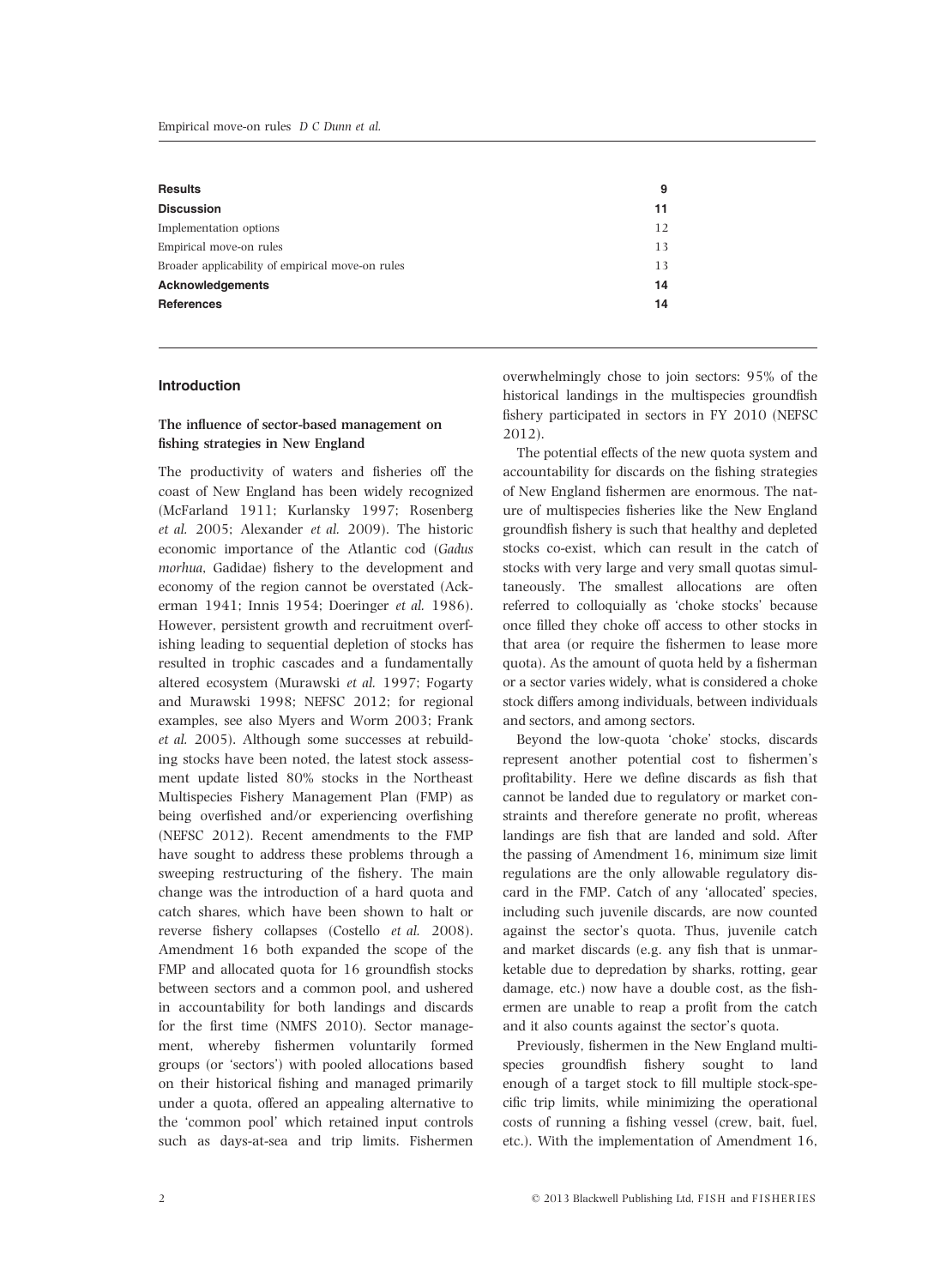this equation has fundamentally changed. Landings are no longer constrained by trip limits and as such the incentive to maximize catch of target stocks has increased. However, fishermen now must also factor the cost of leasing more quota and lost quota due to discards into their fishing strategy. Consequently, sector members have a strong incentive to minimize (i) the catch of choke stocks, (ii) regulatory discards largely due to minimum size limits and (iii) depredation events. The use of market measures to enable catch-quota balancing in multispecies fisheries has been well discussed in the economics and policy literature (Buck 1995; Squires et al. 1998; Dupont and Grafton 2000; Sanchirico et al. 2006). Work has also been done to examine how fishermen shift effort allocation to target specific mixes of stocks when transferable quota systems are implemented and fishing strategies are altered (Branch and Hilborn 2008; Poos et al. 2010). However, little work has been done to consider what information might be useful to fishermen to inform their allocation of fishing effort under the new incentive structure. Here, through a cooperative research approach including fisheries biologists, spatial ecologists, sector managers and fishermen, we examine the utility of spatiotemporal autocorrelation analyses to inform 'move-on' guidelines to assist a sector to reduce discards and maximize their profit.

We define a move-on rule (also known as 'encounter protocols') as a regulation or guideline that triggers the targeted closure of an area in a fishery to one or more gears for a temporary period when a catch (or bycatch) threshold is reached, without closing the entire fishery. Specifically, such move-on rules provide a distance that fishermen should move, or the amount of time they should wait, to avoid a certain type of catch. They are commonly implemented to reduce catch of juveniles or non-target species. We differentiate such rules from general event-triggered closures, which are most often applied to a whole fishery and remain in place until the following season (e.g. the closure of a fishery when a bycatch quota is reached). Similarly, they also differ from time–area closures, as time–area closures are generally not dynamically instantiated (i.e. based on the occurrence of a particular event).

#### Spatiotemporal autocorrelation in fisheries

Dunn et al. (2011) offer a framework for minimizing discards and increasing catch selectivity through the use of spatiotemporal management measures (i.e. time–area closures). The authors put four types of analytical methods (periodicity, local indicators of spatial association, space–time autocorrelation, and oceanographic correlate analyses) in a decision tree where each node adds management complexity, but also decreases the time/area affected. The first two groups of methods can inform seasonal and time/ area closures. Seasonal closures and time/area closures have been extensively used to, among other objectives, mitigate bycatch (Dawson and Slooten 1993; Witherell and Pautzke 1997; Murray et al. 2000; Hooker and Gerber 2004; Notarbartolo di Sciara et al. 2008; PFMC 2008; AFMA 2009a,b). However, Dunn et al. suggest that when the goal is to decrease bycatch or discards, these types of closures may be less useful than other types of closures and are likely to result in coarsely targeted management measures. Alternatively, the authors indicate that consideration should be given to event-triggered closures or dynamic oceanography-based closures that can more efficiently meet the bycatch or discard mitigation objective (i.e. do so while minimizing lost target fish catch and economic burden for fishermen). Dynamic empirical oceanographic closures have recently been employed in Hawaii and Australia to mitigate bycatch (Hobday and Hartmann 2006; Howell et al. 2008; Hobday et al. 2010) and the scientific literature contains many examples of how oceanographic habitat models can be used to implement such closures (Hyrenbach et al. 2006; Palacios et al. 2006; Eckert et al. 2008; Block et al. 2011; Louzao et al. 2011; Nur et al. 2011; Zydelis et al. 2011). Although move-on rules have been around longer than oceanographic closures (Kenchington 2011), they have received far less attention in peerreviewed literature.

#### Move-on rules in fisheries management

Move-on rules have been incorporated to varying degrees in the management of a number of fisheries (Table 1). These measures have been utilized from Antarctica to Norway, and in fisheries employing everything from anchored gillnets to pelagic longlines to purse seines. Generally speaking, they are most frequently implemented to reduce bycatch of juveniles or non-target species (including finfish, protected species and corals or sponges). Kenchington (2011) and Shotton and Patchell (2008) offer non-exhaustive reviews of the use of move-on rules in the context of the development of encounter pro-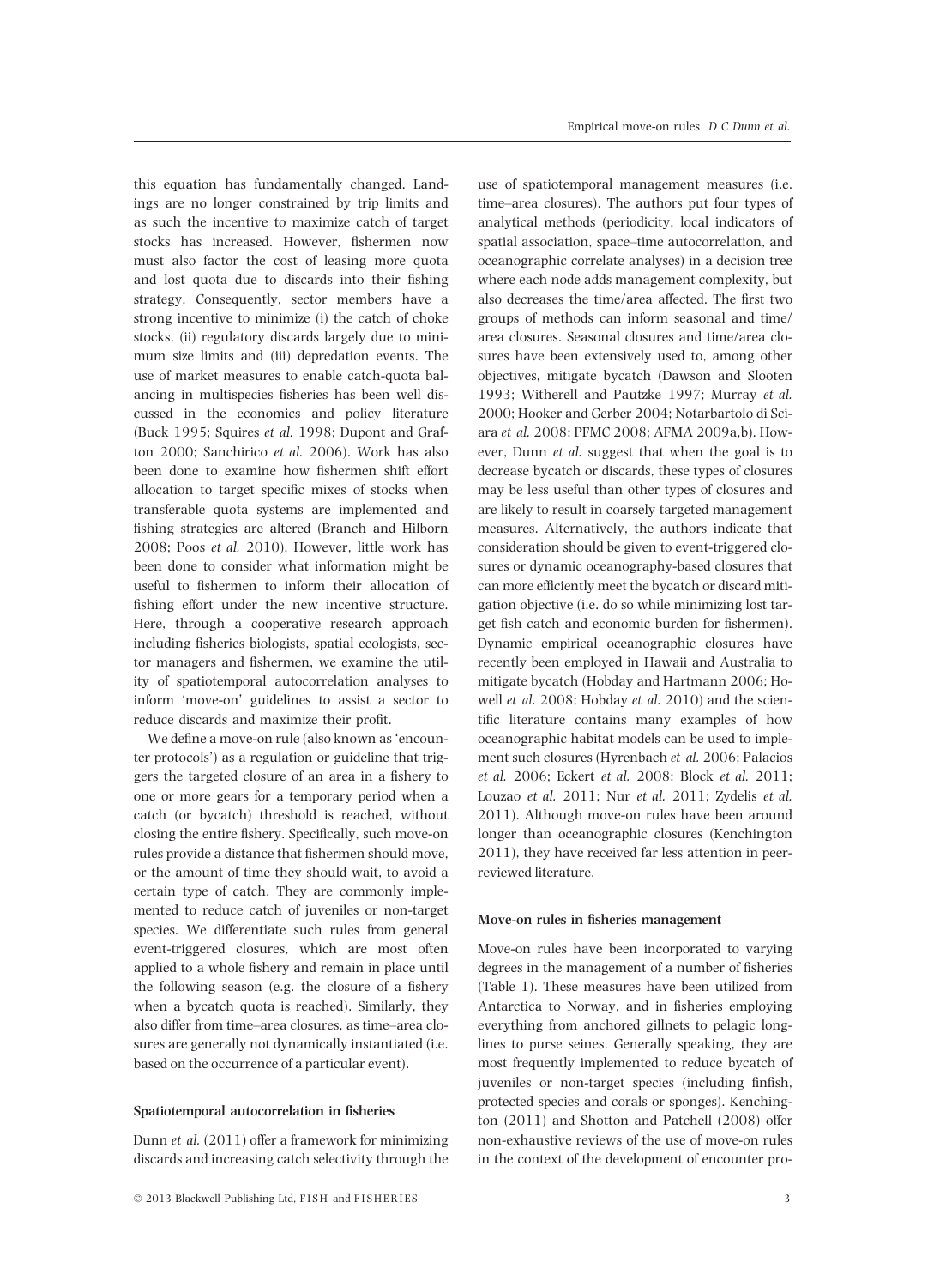| Management measure                                                                                                                           | Fishery                                                                               | Country       | Move-on distance                                                      | Move-on time                                                                 | Frequency of<br>assessment                                                                                                             | (trigger mechanism)<br>Threshold                                                                                                     |
|----------------------------------------------------------------------------------------------------------------------------------------------|---------------------------------------------------------------------------------------|---------------|-----------------------------------------------------------------------|------------------------------------------------------------------------------|----------------------------------------------------------------------------------------------------------------------------------------|--------------------------------------------------------------------------------------------------------------------------------------|
| (i.e. the Voluntary Rolling<br>Chinook Salmon Bycatch<br>Madsen and Haflinger<br>Reduction Plan and<br>Hotspot System;<br>Agreement<br>2010) | Aleutian Island Fishery<br>Bering Sea and<br>Walleye Pollock                          | SSQ           | Expert opinion                                                        | vessel bycatch rate<br>7+ days, based on                                     | Weekly                                                                                                                                 | the base bycatch rate<br>of areas that exceed<br>Based on an analysis<br>(a moving average)                                          |
| <b>Conservation Credits</b><br>Needle and Catarino<br>(Holmes et al. 2011;<br>Scottish Cod<br>2011)                                          | haddock and whiting)<br>Viixed gear, demersal<br>whitefish fishery<br>(targeting cod, | Scotland      | $50 - 225$ nmi <sup>2</sup>                                           | 21 days                                                                      | Daily                                                                                                                                  | rates exceed 40 juvenile<br>cod per hour of fishing<br>Triggered when catch                                                          |
| closures (MMO 2012)<br>spawning real-time<br>Cod juvenile and                                                                                | North Sea and Skagerrak<br>fisheries using particular<br>gears                        | EU and Norway | depending on<br>23 or 64 nmi <sup>2</sup> ,<br>from shore<br>distance | calendar month, depending<br>on distance from shore<br>14 days, 21 days or a | Daily for at-sea<br>by fishermen;<br>LPUE-based<br>or voluntary<br>inspections<br>monthly for<br>notification<br>also have<br>closures | of mature cod (>50 cm)<br>Triggered when catch<br>exceeds 10 per hour<br>of fishing, or 80 cod<br>(all sizes) per hour<br>of fishing |
| closures (European<br>Commission 2011)<br>Juvenile real-time                                                                                 | North Sea and Skagerrak<br>fisheries using particular<br>gears                        | EU and Norway | $50 \text{ nm}^2$                                                     | 21 days                                                                      | country reporting<br>upon encounter,<br>but based on<br>Theoretically<br>to the EU                                                     | overall ratio of cod<br>depending on the<br>juveniles exceed<br>Triggered when<br>catch rates of<br>7.5% or 10%,<br>in the catch.    |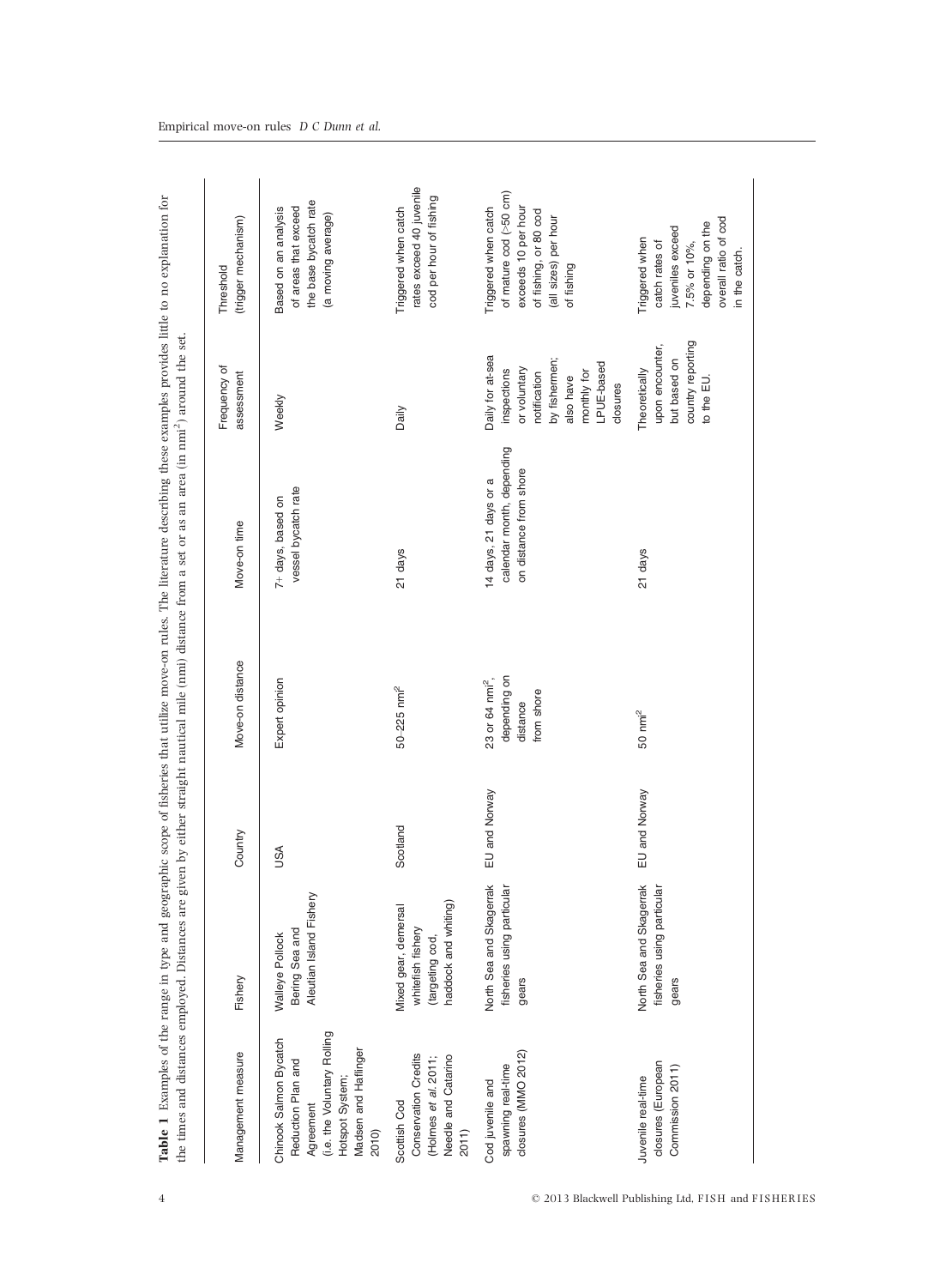| Table 1 Continued.                                                                       |                                                                                                                 |               |                                 |                                                   |                                                 |                                                                                                                                                                                                                                                                         |
|------------------------------------------------------------------------------------------|-----------------------------------------------------------------------------------------------------------------|---------------|---------------------------------|---------------------------------------------------|-------------------------------------------------|-------------------------------------------------------------------------------------------------------------------------------------------------------------------------------------------------------------------------------------------------------------------------|
| Management measure                                                                       | Fishery                                                                                                         | Country       | Move-on distance                | Move-on time                                      | Frequency of<br>assessment                      | (trigger mechanism)<br>Threshold                                                                                                                                                                                                                                        |
| (CCAMLR 2011)<br>Measures 33,<br>Conservation<br>41 & 42                                 | measures affect other<br>and mackerel icefish<br>Patagonian toothfish<br>Antarctic fisheries<br>fisheries. Some | <b>CCAMLR</b> | 5 nmi                           | 5 days                                            | (upon encounter)<br>Real time                   | in specific statistical areas<br>of non-target species<br>catch and bycatch<br>mackerel icefish<br>Various. Used to<br>limit juvenile                                                                                                                                   |
| Ecosystem Encounter<br>Vulnerable Marine<br>Protocols (Auster<br>et al. 2010)            | Deep-sea fisheries in<br>national jurisdiction<br>areas beyond                                                  | Various RFMOs | Generally, 1-2 nmi <sup>2</sup> | Generally, until review                           | (upon encounter)<br>Real time                   | Implementation of the<br>the various RFMOs<br>protocols is highly<br>variable between                                                                                                                                                                                   |
| protocols (DFO 2008)<br>groundfish small and<br>Gulf of St. Lawrence<br>incidental catch | Atlantic groundfish<br>fisheries                                                                                | Canada        | Management area                 | catches from a test fishery<br>>10 days, based on | on at-sea-observer<br>Daily, based<br>reporting | exceeds the established I<br>catch of 'undersized<br>catches of a closed<br>species reaches or<br>the catch of any of<br>the species [with a<br>minimum size limit]<br>or when incidental<br>evel for the fleet'<br>exceeds 15% of<br>fish reaches or<br>Triggered when |
| fish protocols (DFO 2009)<br>herring fishery small<br>Gulf of St. Lawrence               | Atlantic herring fisheries                                                                                      | Canada        | Expert opinion                  | catches from a test fishery<br>>5 days, based on  | on dock-side<br>Daily, based<br>monitoring      | total number of herring<br>exceeds 25% of the<br>Triggered when catch<br>and retained during<br>of juvenile herring<br>that were caught<br>that fishing trip                                                                                                            |

 $\odot$  2013 Blackwell Publishing Ltd, FISH and FISHERIES 5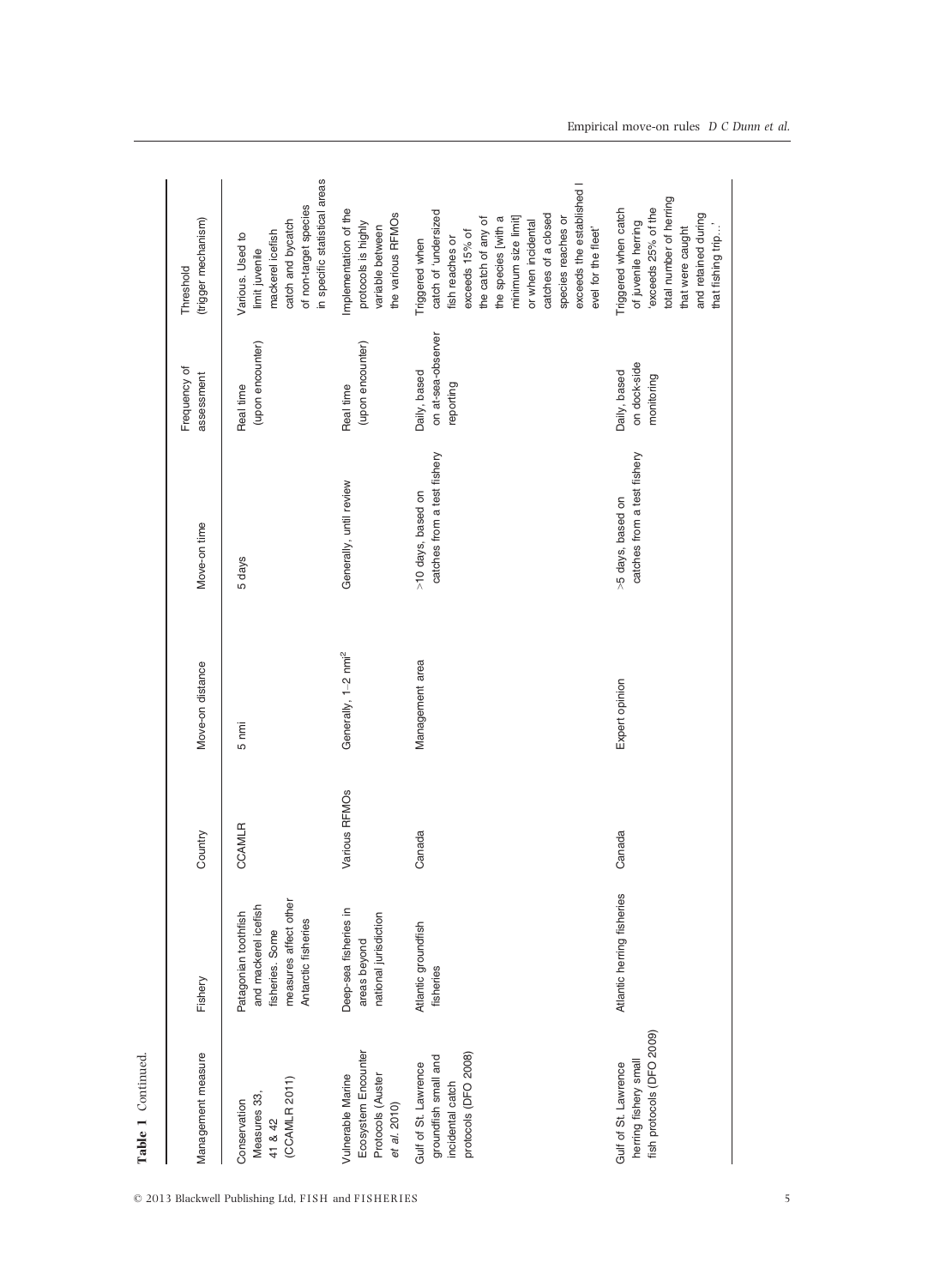| Management measure                                                | Fishery                                                       | Country                                                | Move-on distance                                                                                              | Move-on time                                                                                               | Frequency of<br>assessment                                                                               | (trigger mechanism)<br>Threshold                                                                                                                                                                                                                                                                                     |
|-------------------------------------------------------------------|---------------------------------------------------------------|--------------------------------------------------------|---------------------------------------------------------------------------------------------------------------|------------------------------------------------------------------------------------------------------------|----------------------------------------------------------------------------------------------------------|----------------------------------------------------------------------------------------------------------------------------------------------------------------------------------------------------------------------------------------------------------------------------------------------------------------------|
| encounter protocols<br>Coral/sponge<br>(DFO 2011)                 | British Columbia<br>trawl fishery<br>groundfish               | Canada                                                 | to avoid the area<br>bycatch of coral<br>Vessels will be<br>encouraged<br>and sponge<br>where the<br>occurred | of coral and sponge<br>where the bycatch<br>encouraged to<br>avoid the area<br>Vessels will be<br>occurred | Daily, based<br>on at-sea-<br>observer<br>reporting                                                      | sponges in one tow<br>combined corals or<br>catches more than<br>This procedure will<br>be followed any<br>20 kilograms of<br>time a vessel                                                                                                                                                                          |
| Patchell 2008)<br>Hoki small fish<br>move-on rule<br>(Shotton and | Hoki fishery                                                  | Fishery Company<br>New Zealand Hoki<br>(New Zealand)   | 5 nmi                                                                                                         | 5 days                                                                                                     | encounter)<br>Real time<br>(upon                                                                         | were juvenile hoki<br>Move-on rule was<br>implemented if<br>(by numbers)<br>10% of catch                                                                                                                                                                                                                             |
| Fish aggregating device<br>(FAD) closures<br>(WCPFC 2009)         | highly migratory<br>Purse seine<br>fish stocks<br>fishery for | Western and Central<br>Pacific Fisheries<br>Commission | 50 nmi                                                                                                        | 7 days                                                                                                     | Upon retrieval<br>of a FAD                                                                               | of a FAD during<br>Applies to fishing<br>a FAD closure<br>after retrieval                                                                                                                                                                                                                                            |
| Right Whale Dynamic Area<br>Management (DAM;<br>NMFS 2002)        | Lobster trap/pot<br>and gillnet                               | <b>ASU</b>                                             | 15 nmi around a "core area",<br>encompassing the 15 nm<br>defined by a polygon<br>buffer zone                 | 15 days                                                                                                    | Federal Register<br>a notice in the<br>publication of<br>2 days after<br>applied until<br>Daily, but not | right whales per nm <sup>2</sup><br>triggered by a single<br>a qualified individual<br>is equal to or >0.04<br>reliable report from<br>139 km <sup>2</sup> ) such that<br>A DAM zone will be<br>right whale density<br>of 3 or more right<br>whales within an<br>area (75 nm <sup>2</sup> ;<br>$(1.85 \text{ km}^2)$ |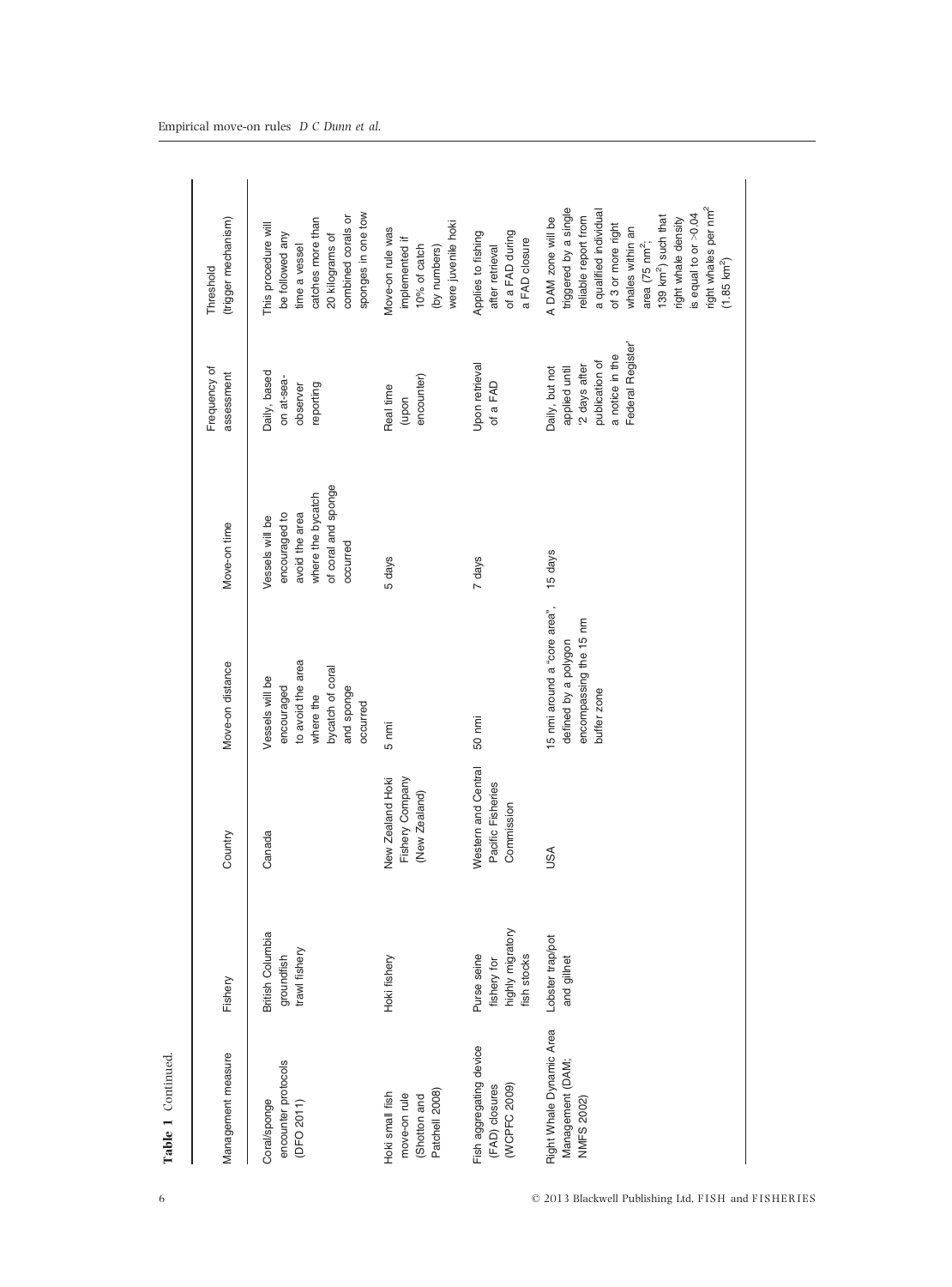tocols for deep-sea fisheries in response to United Nations General Assembly Resolution 61/105 which called for Regional Fisheries Management Organizations (RFMOs) to prevent Significant Adverse Impacts to Vulnerable Marine Ecosystems.

While move-on rules are being used, there are no examples of an empirical approach to determining the times or distances employed. That is, each example appears to have been formulated either by expert opinion or through negotiation with stakeholders. Although analyses of the underlying spatiotemporal autocorrelation or patch dynamics in the catch data could inform the choice of times and distances employed in move-on rules, we could find no rules generated by such analyses. The origin of existing rules is almost never clear, but some appear to have been generated by simply assimilating values used in other fisheries (e.g. the CCAMLR examples), or by increasing times or distances when stocks become overfished (e.g. the New Zealand hoki example). Some rules offer no guidance on the time or distance to be moved at all (e.g. the BC groundfish example), while others rely on expert opinion to draw a polygon around hauls with high bycatch rates (e.g. the Bering Sea and Aleutian Islands (BSAI) pollock fishery). Examples like that seen in the BSAI pollock fishery may actually be considered more of a time/area closure, as they do not offer guidance in response to a single event (or encounter), but use a group of events to define an area to be closed.

Here we develop data-driven move-on guidelines to assist the efficient utilization of multiple quotas. These rules can inform on-the-water decisions by fishermen and enable real-time management of fisheries by providing information on the extent and persistence of negative catch events (i.e. catch of choke species and juveniles or depredation events). We believe that as these guidelines are implemented, they will be the first move-on rules utilizing empirically based times and distances employed by a fishing industry. Further, we have implemented these analytical approaches in freely available software tools so that other sectors and fisheries may apply these methods.

#### Methods

#### A collaborative approach

This study was a collaboration between the Cape Cod Commercial Hook Fishermen's Association (CCCHFA), the Georges Bank Cod Fixed Gear Sector and the Marine Geospatial Ecology Laboratory (MGEL) at Duke University. CCCHFA is a nonprofit organization that actively campaigns for a healthy marine environment to support a secure and viable future for sustainable commercial fisheries. The GB Cod Fixed Gear Sector is an organization of commercial fishermen who have come together to collectively manage annual allocations of fish under the Northeast Multispecies FMP. Through a series of meetings in Chatham, Massachusetts, fishermen, sector managers, fishery biologists, spatial ecologists and tool developers sat down to describe fishing activities, outline the problem space, generate research questions, present methods, and vet final results. The Maine Coast Fishermen's Association and the Port Clyde Community Groundfish Sector also participated in these meetings. This type of collaboration, and the actionable results derived from it, was only possible through the work of the sector manager (a co-author, EB) and the CCCHFA to bridge the gap between scientists and fishermen, and to generate the level of trust required in such a project.

#### Data

We examined spatiotemporal distribution of catch and discard data using observer data produced by the Northeast Fisheries Observer Program (NEFOP). NEFOP is a program of the Northeast Fisheries Science Center (NEFSC) of the National Marine Fisheries Service (NMFS), and collects, maintains and distributes data for scientific and management purposes in the northwest Atlantic Ocean. After initial meetings describing the project to the fishermen, data waivers for 36 vessels were obtained by the authors associated with the GB Cod Fixed Gear Sector (EB, MS), affording access to high-resolution fishing effort and catch data necessary to perform the analyses. Although Fixed Gear Sector fishermen employ handlines, benthic longlines and anchored sink gillnets (both large mesh and extra-large mesh), due to limited sample sizes, only data pertaining to gillnet sets were used. The observer data spanned 6 years (2005– 10) and contained information on 1110 gillnet hauls, including 9343 catch records (i.e. species by haul and disposition of the catch). Records with no catch or no information on species, location or mesh size were removed. As different species are targeted with different mesh sizes (per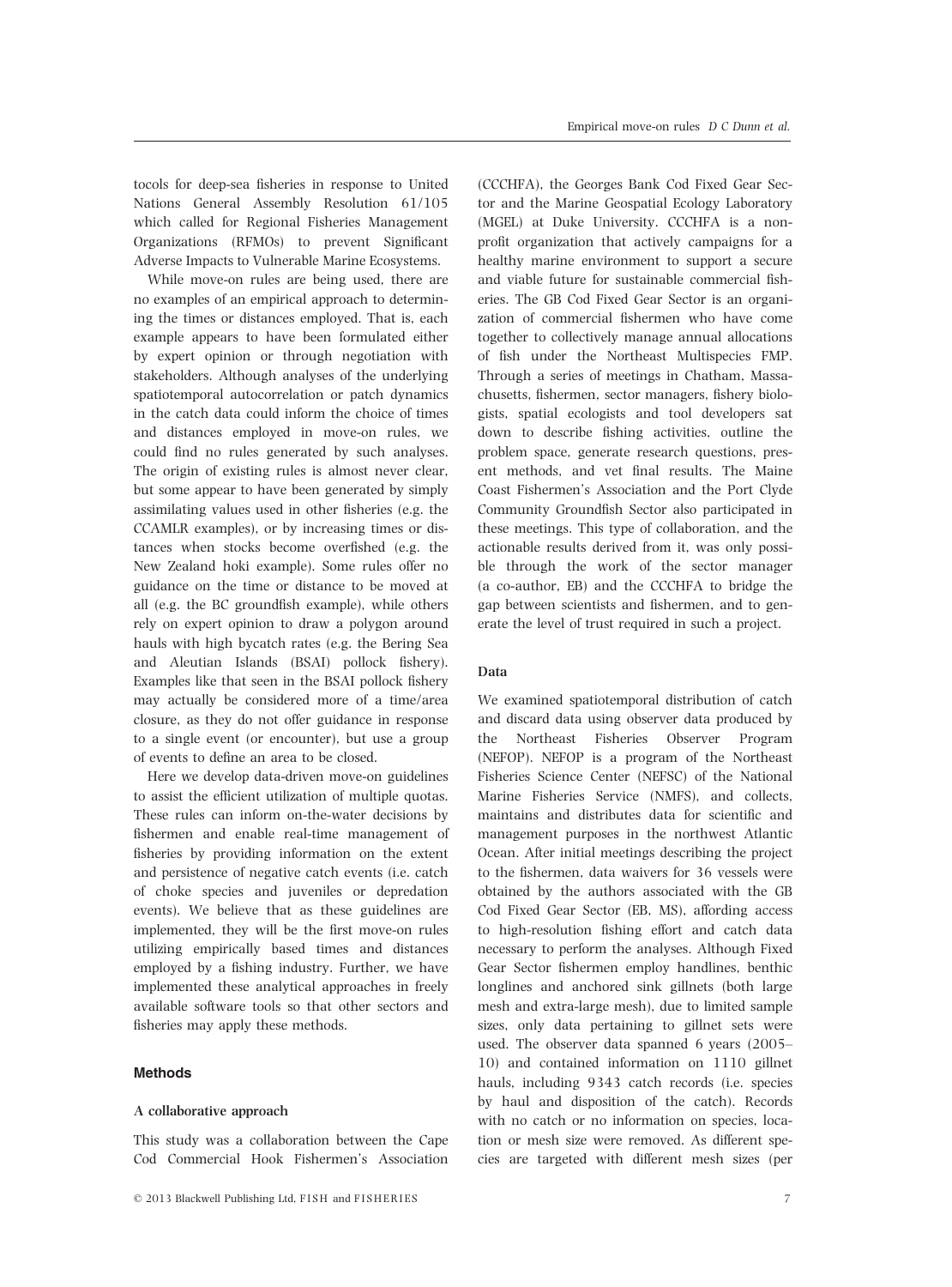National Marine Fisheries Service regulations), we further divided the gillnet sets into two categories: large mesh (<8 inches;  $n = 455$  sets) and extralarge mesh ( $\geq 8$  inches;  $n = 541$  sets). We focus this analysis on the large-mesh stand-up gillnets that are primarily used to target Atlantic cod and pollock (Pollachius virens). Any large-mesh gillnet sets employing tie-downs (i.e. a line used to connect the bottom of a gill net to the top, to create a bend or pocket in the net) were discarded  $(n = 22)$ , as they were used to target other species.

#### The Space–time K function

Data on catch positions may be thought of as a marked point process (Stoyan 1984a,b; Baddeley 2008). While typical analyses of spatial point processes are evaluated against a null hypothesis of Complete Spatial Randomness, marked point processes consider the distribution of marks compared to an underlying distribution of events to which they belong. For example, from the perspective of this study, we test whether the distribution of gillnet hauls containing catch depredated by hagfish is clustered or over-dispersed in comparison with all gillnet haul positions. The spatial and temporal scales over which the pattern occurs can inform management by indicating the distance in space and time a fisherman must move his/her gear (or wait) to reach an area where the marked point process (e.g. hagfish depredation) no longer exhibits autocorrelation. In this study, we are specifically interested in clustering, as the aggregation of events over small distances and short timeframes presents an opportunity for the targeted use of event-triggered closures to avoid such cases.

We follow the methods presented in Gardner et al. (2008) but, given our specific interest in informing move-on rules, focus our attention on clustering in space–time interactions. Here we summarize those methods and concentrate on the specifics of our approach. To analyse spatial and temporal autocorrelation in the marked point processes, we applied a variation on Ripley's K function (Ripley 1977). Ripley's K compares the expected intensity of events (i.e. fishing sets) based on a global mean from the entire data set, to the intensity found in the marks (i.e. hauls with catch of choke stocks, regulatory discards or depredation events). The space–time K function can be described by the equation

$$
\hat{K}(d,t) = \frac{AT}{N^2} \sum_{i=1}^{N} \sum_{j \neq i}^{N} \frac{I(||s_i - s_j|| \le d)I(||h_i - h_j|| \le t)}{w(s_i, s_j)v(h_i, h_j)},
$$

for  $t, d > 0$  (Diggle *et al.* 1995; Gatrell *et al.* 1996; Gardner et al. 2008). N is the total number of events, A is the total area, T is the total length of the time series (in days),  $s_i$  is the spatial location of event i and  $h_i$  is the time of event i. The weight  $w(s_i,s_i)v(h_i,h_i)$  is an edge-correction factor equal to the proportion of the circle centred at  $s_i$  that is inside the study area and the proportion of the time interval centred at  $h_i$  that is inside the observed time span. The indicator function I() identifies those events  $s_i, h_i$  that are within a distance d and time t of the event  $s_i, h_i$ . As we are comparing the distribution of marks with the overall distribution of events, the overall distribution is subtracted from the initial K function. This function can also be linearized (Besag 1977) and scaled to aid interpretation

$$
\hat{L}_m(d,t) = \left(\sqrt{\hat{K}_m(d,t)/\pi} - \sqrt{\hat{K}(d,t)/\pi}\right) / \max t,
$$

To eliminate purely spatial effects (e.g. depth gradients) and temporal effects (e.g. seasonal fluxes in water temperature), we subtract the independent space and time autocorrelation

$$
\hat{D}_m(d,t) = \hat{L}_m(d,t) - \hat{L}_m(d)\hat{L}_m(t),
$$

In doing so, we isolate the effect of only those processes that are correlated in both space and time. We test the null hypothesis that the spatiotemporal autocorrelation in the marks is not significantly different than exhibited by all fishing sets. We use random labelling, a permutation test where points within the overall fisheries data set are randomly labelled as marks, and compare the distribution of results from the permuted events to those found using the true marks (Kenkel 1988; Cuzick and Edwards 1990). We ran one thousand permutations and calculated a test of statistical significance by comparing the overall sum of  $\hat{D}_m(d,t)$  across all d and t with the frequency distribution of the sums of each, for  $i = 1-1000$ . As we considered only clustering, we used a one-sided test and considered values of  $\hat{D}_m(d, t)$  above the 95% of the distribution of permuted values  $(x = 0.05)$  to reject the null hypothesis of no difference in clustering between the marks and the overall data set (Diggle et al. 1995; Loosmore and Ford 2006).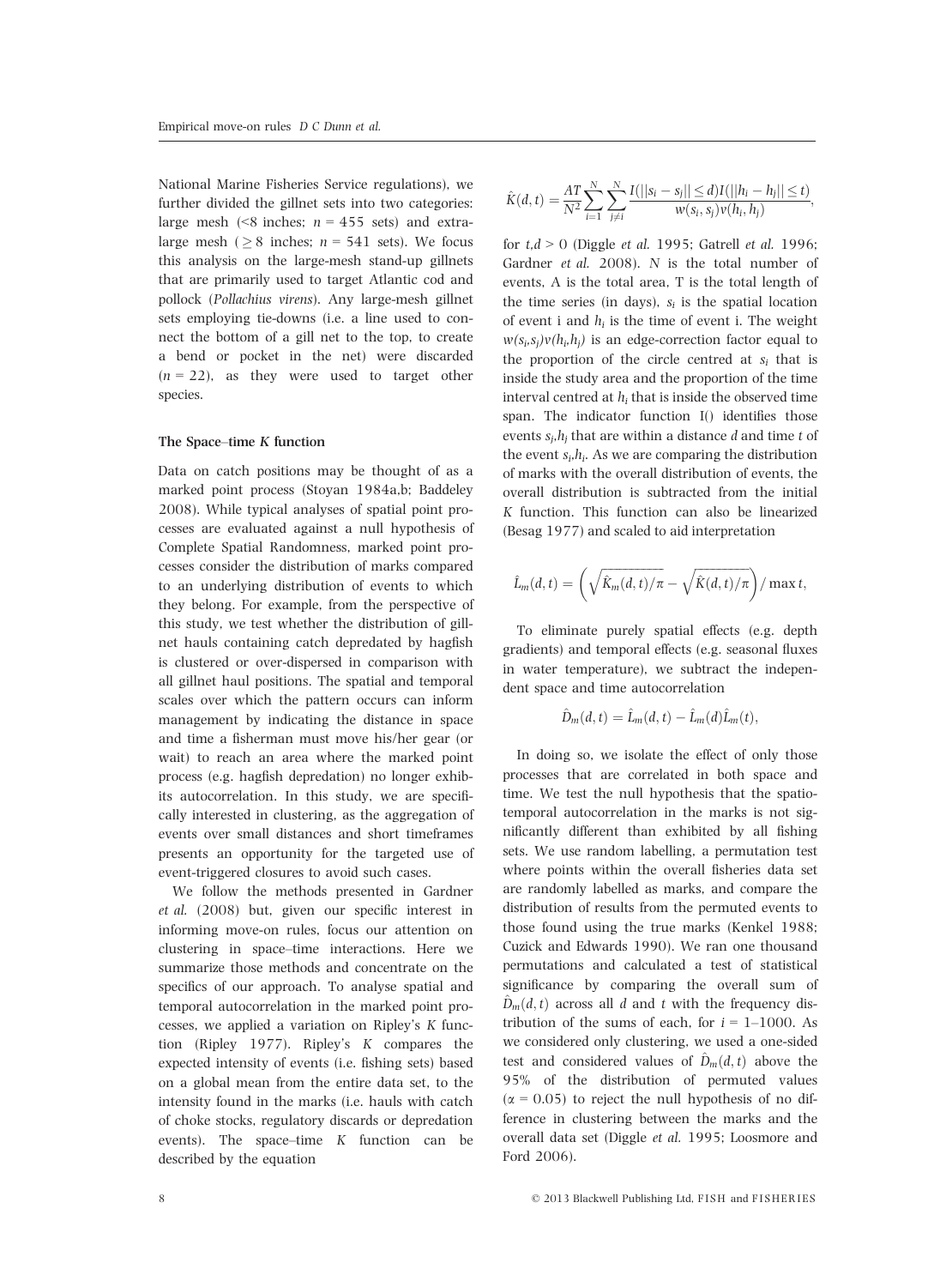Further, to find the scales of the spatiotemporal autocorrelation, we plotted  $\hat{D}_m(d, t)$  against the 95% envelope of the permuted values. Values above the envelope indicate spatial clustering is present. However, as all points within a given distance are used to calculate the K function,  $\hat{D}$  values are correlated to those values at shorter distances. While there are drawbacks to this method of calculating autocorrelation (Wiegand and Moloney 2004; Lewison et al. 2009), it is useful for finding threshold distances; the distance up to which the marks are more clustered than the overall data set. Such thresholds are indicated by peaks in the surface of  $\hat{D}_m(d,t)$ ; however, these values above the envelope do not infer statistical significance at each separate  $d$  and  $t$ . For ease of visualization, the 95% envelope is subtracted from  $\hat{D}_m(d,t)$ , and we normalize the values between 0 and 1 in our figures. Thus, any values >0 indicate a response outside the 95% envelope and those values of 0 show no difference from random. Peaks in spatiotemporal autocorrelation are indicated by a value of 1. All analyses were carried out using the software program R (R Core Team 2012) and the splancs package (Rowlingson and Diggle 1993).

We applied the spatiotemporal K function to four types of events: catch of choke and nuisance stocks, catch of juveniles, and depredation events (Table 1). After discussion with fishermen, it was suggested that yellowtail flounder (Limanda ferruginea) be considered a choke stock. Fishermen and the sector manager were also concerned with avoiding barndoor skate (Dipturus laevis), but for slightly different reasons. They suggested barndoor skate could reach such high densities in a given area that it reduced CPUE of target stocks thereby forcing the fishermen to move gear to new fishing grounds (E. Brazer, personal communication). As it is not lack of quota, but hyper-aggregation of a non-target species that prevents fishing in the area, we differentiate barndoor skate from yellowtail flounder and refer to it as a nuisance stock. While we did not consider cod a choke stock in this study, the most recent stock assessment for Gulf of Maine cod reversed previous findings of improvements in the fishery and recommended major reductions in the GOM cod quota (NEFSC 2012). Given the likely cuts to the GOM cod quota based on the stock assessment, the stock will become a choke stock for GB Cod Fixed Gear Sector fishermen targeting GOM haddock (and any

other sectors active in the region). Juvenile catch of target species (cod and pollock) was also investigated. Lastly, we looked at depredation events. There are four main sources of depredation events in the fishery: sharks (generally, spiny dogfish Squalus acanthias), gray seals (Halichoerus grypus), Atlantic hagfish (Myxine glutinosa) and 'fleas' (marine amphipods). Depredation by sharks, hagfish and fleas was included in the analysis but, due to a lack of data, depredation by gray seals was not.

We initially limited our analysis of spatiotemporal clustering in catch events to 10 km and 30 days, acknowledging that move-on rules beyond these extents would be economically infeasible. However, to insure that the maxima visible within the extents of the initial study were not local maxima, we repeated the analysis over 50 km. Proposed move-on distances (in time and space) were derived from peaks in the  $\hat{D}_m(d, t)$  surface (i.e. the distance and time-lag to the peak). To test the efficacy of the proposed move-on distances, we implemented a script to iteratively run through the marked hauls by date and time and remove any future hauls within the time and distance specified by the move-on rule. The hauls that were 'removed' from the data set during further iterations represent fishing activities that would have been performed in a different location (or not at all). The number of marked hauls (i.e. those associated with one of the event types considered) and the number of unmarked hauls (i.e. those not associated with the event considered) 'removed' were compared to the total number of marked hauls and unmarked hauls to derive event rates inside and outside of the extent of the move-on rule.

#### **Results**

All catch types displayed overall spatiotemporal patterns over 10 km and 30 days, significant at  $P < 0.05$ , except catch of barndoor skate (Table 2). Space–time interactions were apparent in the surfaces for each event type considered, including barndoor skate. Both yellowtail flounder and barndoor skate exhibited autocorrelation (Fig. 1a & b). While spatiotemporal autocorrelation in barndoor skate catch was not significant over 10 km and 30 days, space–time interaction was still visible at short distances and time lags (2 km and 2 days). Given the clear and strong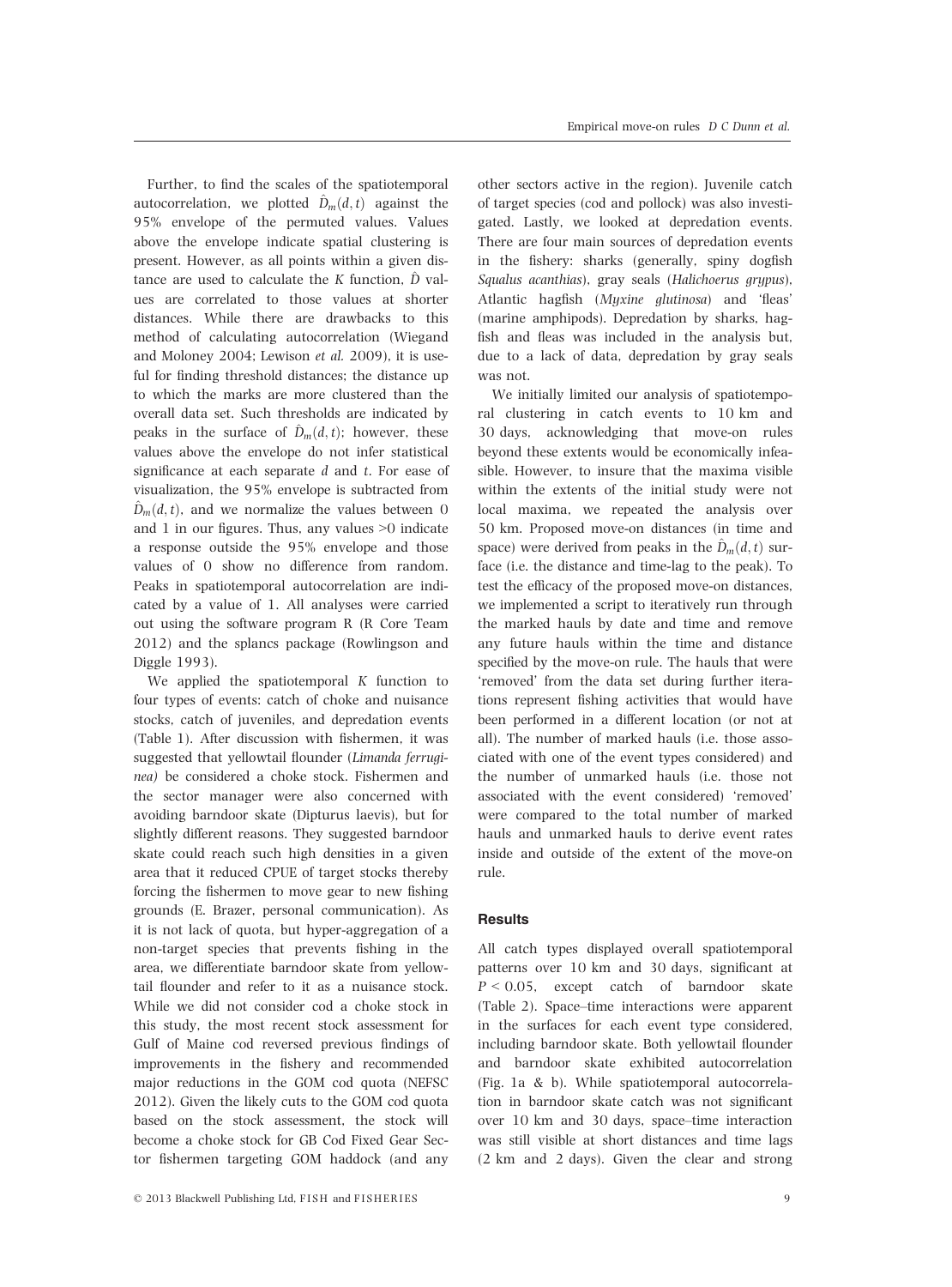| Group       | Species             | quantile $(\times 10^{15})$<br>95% random<br>labelling | in marks $(\times 10^{15})$<br>Sum of D-hat | distance (km)<br>Move-on | time (days)<br>Move-on | <b>n</b> <sub>marks</sub> | within move-on<br>Marked hauls<br>rule (%) | move-on rule<br>hauls within<br>Unmarked | move-on rule (%)<br>hauls within<br>marked<br>Rate of | outside move-on<br>marked hauls<br>rule (%)<br>Rate of |
|-------------|---------------------|--------------------------------------------------------|---------------------------------------------|--------------------------|------------------------|---------------------------|--------------------------------------------|------------------------------------------|-------------------------------------------------------|--------------------------------------------------------|
| Choke       | Yellowtail Flounder | 7.884                                                  | $13.249*$                                   |                          |                        |                           | 10(32.3%)                                  | 19 (4.7%)                                | 34.5                                                  | 5.2                                                    |
| duisance    | Barndoor Skate      | 9.894                                                  | 9.149                                       |                          |                        | 20                        | 4 (20.0%)                                  | 22 (5.3%)                                | 15.4                                                  | თ<br>თ                                                 |
| Juvenile    | Cod                 | 5.059                                                  | 7.233*                                      | 2.5                      |                        | 163                       | 84 (51.5%)                                 | $37(13.7\%)$                             | 69.4                                                  | 20.0                                                   |
| Juvenile    | Pollock             | 6.119                                                  | $8.935*$                                    | 3.5                      |                        | 62                        | 27 (43.5%)                                 | 41 (11.1%)                               | 39.7                                                  | $\frac{0}{8}$                                          |
| Depredation | Fleas               | 6.409                                                  | $13.186*$                                   |                          |                        | 59                        | 27 (45.8%)                                 | 3(0.8%)                                  | 90.0                                                  | 7.4                                                    |
| Depredation | Hagfish             | 6.109                                                  | $13.978*$                                   |                          |                        | 69                        | 42 (60.9%)                                 | 22 (6.0%)                                | 65.6                                                  | $\overline{71}$                                        |
| Depredation | Shark               | 10.594                                                 | 33.035*                                     | ca                       |                        | $\frac{1}{2}$             | $(9(47.4\%)$                               | 6(1.4%                                   | 60.0                                                  | 2.3                                                    |

peak at a short distance, we re-ran the spatiotemporal K function limited to 5 km and 30 days. The sum of the values was significant at this shorter distance.

Catch of juveniles also exhibited space–time interaction across both species considered (Fig. 1c & d). Juvenile cod and pollock catch demonstrated very clear trends and both had thresholds at very short times and distances (2.5–3.5 km and 1 day). Trends in time were also clear in depredation events although identification of threshold values was slightly more difficult due to indistinct trends over distance (Fig. 2). Although flea damage and hagfish damage continued to exhibit local peaks in spatiotemporal autocorrelation out to  $\sim$ 14 km, much of that autocorrelation is due to autocorrelation found at shorter distances (i.e. the distances examined in our study). As such, we are confident that our results (2 km and 2 days for flea-damaged catch, and 3 km and 5 days for hagfish depredation) represent operable thresholds. Shark damage exhibited an oddly even trend in space and time, likely due to a small sample size  $(n = 19)$  shark depredation events). It did, however, have a specific peak at 6 km and 1 day.

Analysis of the efficacy of the proposed moveon guidelines offered strong evidence for the utility of move-on rules and the validity of the approach taken in this study (Table 2). An ideal move-on rule would encompass all negative catch events within it limits and as few events without negative catch as possible. The best results were clearly the move-on rules for depredation events. If the recommended move-on rule had been in place, the rate of depredated hauls (depredated hauls/all hauls) would have declined by nearly half  $(47.1\%; SD = 0.063)$ , while only a small fraction (2.8%) of the non-depredated haul would have been affected. The rate of depredated hauls within the move-on rules was a factor of 9.3–25.6 times the rate of depredated hauls outside the move-on rules. The move-on rule for juvenile catch was similarly effective, reducing the juvenile haul rate (hauls with juveniles/all hauls) over  $30\%$  (32.9%; SD = 0.002). However, on average, 12.4% of hauls with no juvenile catch were affected, resulting in the juvenile haul rate outside the move-on rule being only 3.5–4.5 times higher than the rate inside the bounds of the move-on rule. Choke and nuisance stock catch was the least mitigated by the move-on

 $*P < 0.05$ .

 $P < 0.05$ 

Table 2 Significance test for overall spatiotemporal clustering, move-on distances and performance measures for choke stocks, juvenile catch and depredation events. The sum of

Significance test for overall spatiotemporal clustering, move-on distances and performance measures for choke stocks, juvenile catch and depredation events. The sum of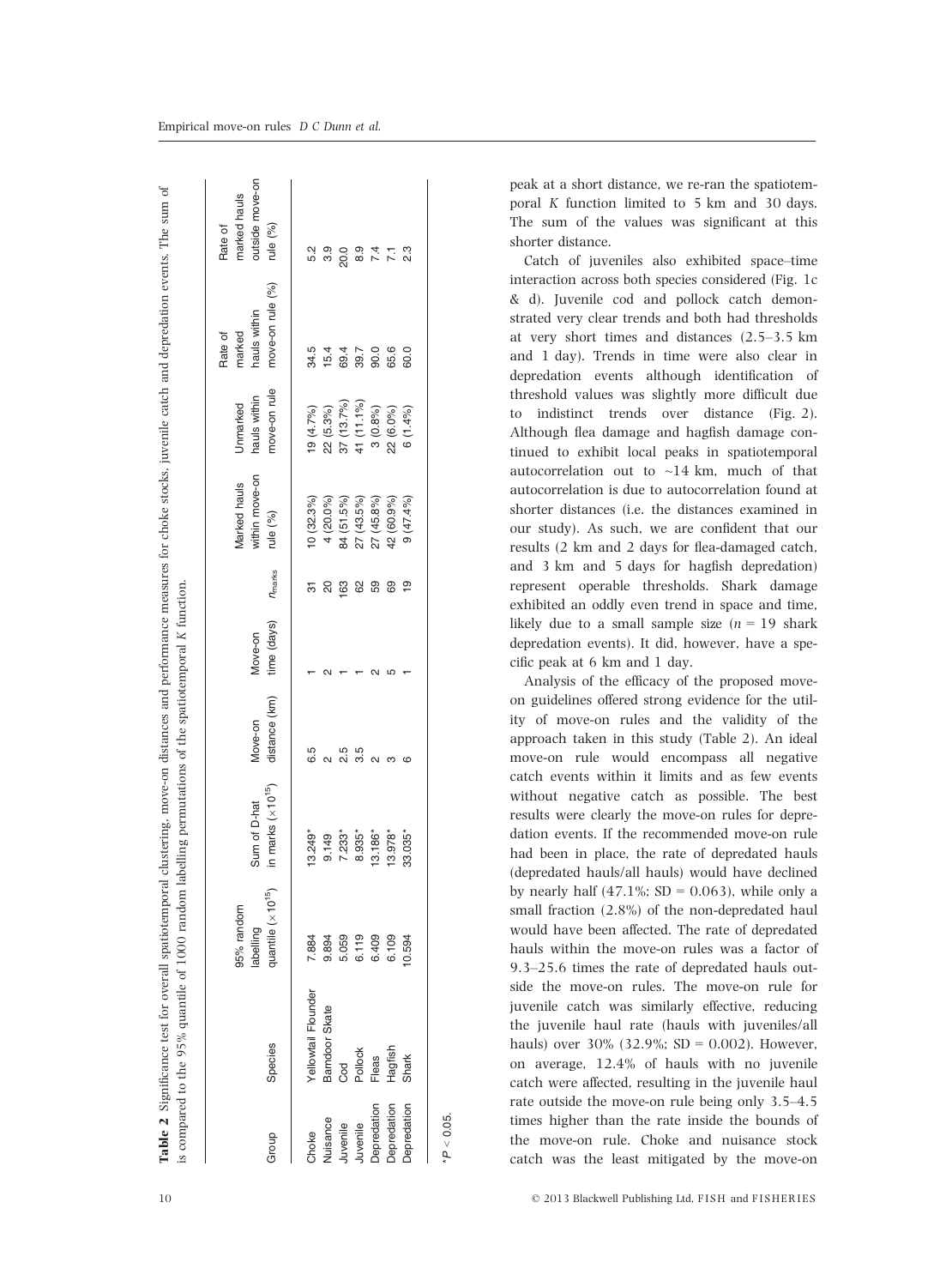

Figure 1 Spatiotemporal autocorrelation in catch of (a) yellowtail flounder and (b) barndoor skate stocks, and juvenile catches of (c) cod and (d) pollock for large-mesh stand-up gillnet gear. Colour values are unitless and represent relative distance above the 95% envelope generated from 1000 random label permutations. Peaks in the surface indicate the spatiotemporal extent of the clustering. That is, a value of one corresponds to the highest autocorrelation value within over the time and distances used in the analysis.

rule, the rate of hauls with these stocks (hauls with choke or nuisance stocks/all hauls) would have been reduced  $21.1\%$  (SD = 0.088), but would have affected only 5.0% of the non-choke or nuisance stock hauls. As such, the difference in the rate within the move-on rule was slightly higher than that found for the juvenile catch move-on rule (4.0–6.6 times the rate outside the extents of the move-on).

#### **Discussion**

Our analyses revealed strong space–-time interactions in virtually all of the most important catch types related to the use of quota in the multispecies groundfish fishery in New England. Catch of choke and nuisance stocks, catch of juveniles, and depredated catch all exhibited peaks in spatiotemporal autocorrelation that can inform move-on rules empirically. Most of the threshold values derived from our analyses are at distances under 4 km and at time lags of 2 days or less. Several fall within 2 km and 2 days. These are actionable

and operable scales for groundfish fishermen, and adherence to the move-on rules may be less economically detrimental than continued fishing in an area with a higher likelihood of negative catch events. While no attempt was made to determine the ecological underpinning for the move-on times and distances, we suspect they are related to movement behaviour of the stocks as well as the persistence of ephemeral oceanographic conditions.

The results of the validation exercise provide strong support for the use of move-on rules to avoid catch of choke and nuisance stocks, juveniles, and particularly in avoiding depredation events. An astounding 90% of hauls within the range of the move-on rule for flea depredation were flea-damaged hauls. This figure is all the more dramatic given that the extent of the moveon rule was just 2 km for 2 days. Further, only 0.8% of all unmarked sets were affected by the rule (i.e. 0.8% of all sets without flea damage would have been re-located to a different area). This efficiency was matched by the effectiveness of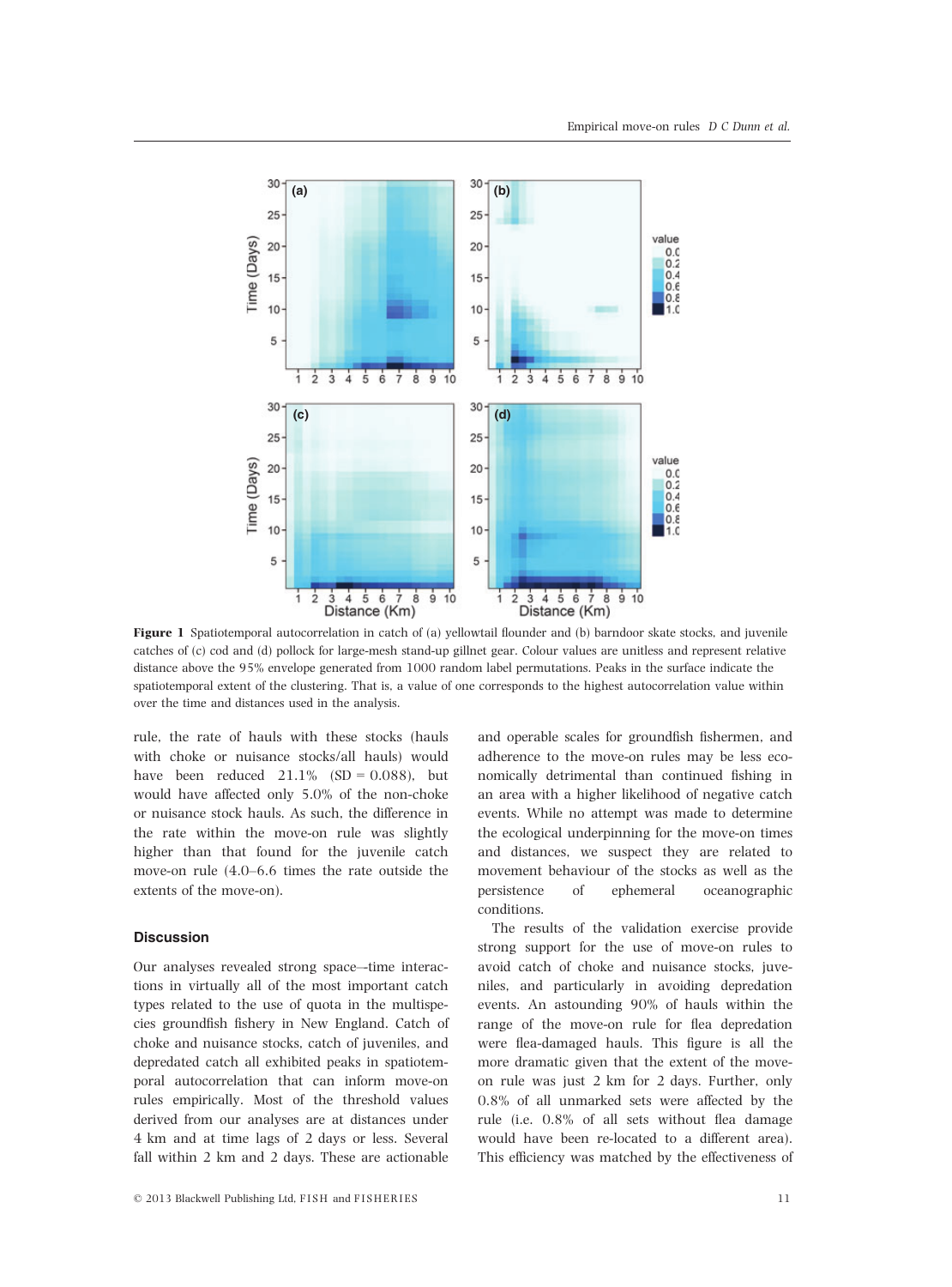

Figure 2 Spatiotemporal autocorrelation in depredation events in sets using large-mesh stand-up gillnet gear: (a) depredation by fleas, (b) depredation by hagfish, (c) depredation by sharks. Colour values are unitless and represent relative distance above the 95% envelope generated from 1000 random label permutations. Peaks in the surface indicate the spatiotemporal extent of the clustering. That is, a value of one corresponds to the highest autocorrelation value within over the time and distances used in the analysis.

the move-on rules, as seen in the potential 54.1% reduction in hauls with hagfish depredation. The move-on rules for choke and nuisance stocks, or juveniles of target stocks, had less effect but still clearly showed the benefit of avoiding the spatiotemporal clustering of these events. In all cases (except barndoor skates), employment of empirical move-on rules would have led to at least a 25% reduction in the rate of the these negative catch events. Therefore, managers and fishermen can expect significant decreases in discards under these move-on rules. Except for juvenile cod catch

 $(n = 163)$ , the sample sizes of depredation, nuisance, choke and juvenile catches were not large  $(n = 19-69)$ . We expect that re-running this analysis with larger sample sizes might increase the efficacy of the move-on rules.

#### Implementation options

Although this study follows in the footsteps of initial calls for and efforts to determine empirical move-on rules (Gardner et al. 2008; Lewison et al. 2009; Dunn et al. 2011), this is the first time such a study has been carried out in cooperation with industry. This collaborative approach will ensure that the results of this study will be the first moveon rules with empirically based times and distances used to directly inform fishing activity. As such, we must consider exactly how these moveon rules might be implemented by the sector managers and fishermen. In mobile gear (e.g. trawls or pelagic longlines), fishermen set and haul a single piece of gear consecutively and can make adaptive decisions based on conditions and the characteristics of the last haul. However, many stationary gears (e.g. anchored sink gillnets or traps) are often set and hauled at one time, limiting how information on catch from one gillnet may be used in determining where to locate the next set. Under these constraints, there are four possible methods for incorporating move-on rules into the use of anchored sink gillnets:

- 1. 'exploratory fishing' before the gillnets are set and apply the move-on rule based on the exploratory fishing;
- 2. for move-on rules with temporal extents >1 day, apply the rule in deciding where to fish the next day;
- 3. when setting all gillnets, separate them by the distance in the move-on rule;
- 4. if the need to avoid choke species or discards is great enough, investigate the possibility of consecutive sets (i.e. setting and hauling one net at a time).

It is not uncommon for gillnet fishermen to 'explore' with a rod and reel before setting their gear. This exploratory fishing is a quick test of the density of target stocks, and sublegal fish or nontarget species. Based on what is found, the fishermen may choose to set his or her nets or move to different fishing grounds. In effect, they implement their own move-on rule. Our study can be incorporated into this exploratory process to offer some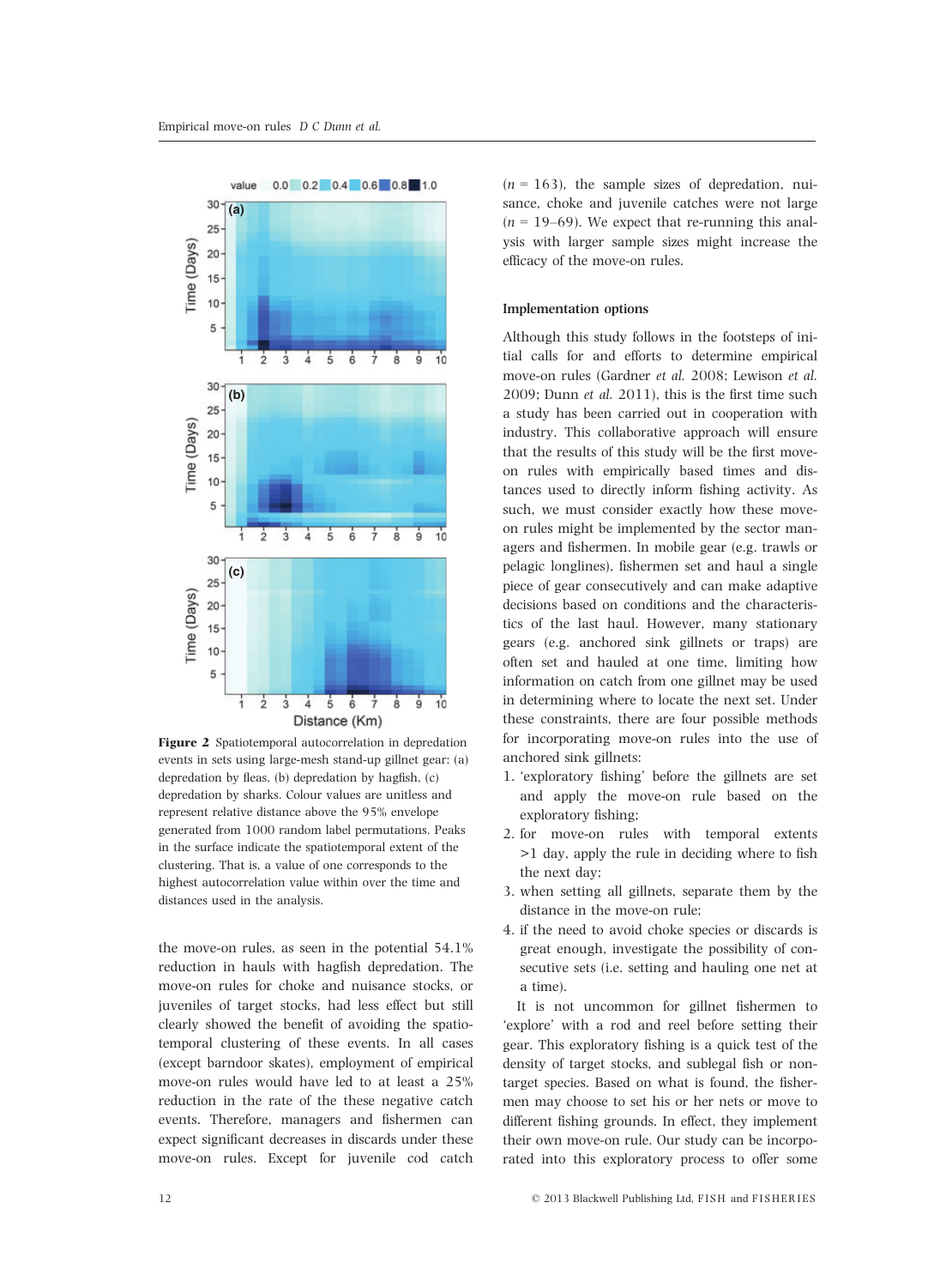guidelines in how far to move. The main issue with relying solely on this method of implementation is that depredation of catch from a rod and reel is far less likely than depredation of catch that remains in an anchored sink gillnet for hours to days. Therefore, this method can only inform catch of juveniles, choke or nuisance stocks. Option 2 (above) would limit fishermen to only implementing move-on rules that have a time element >1 day. Several of the move-on rules developed in this study do have temporal extents >1 day (barndoor skate catch, and flea and hagfish depredation) and could be used in this manner. However, this method would not reduce unwanted catch for all gear deployed at the same time. This would reduce the efficacy of the move-on rule. The third listed option is to proactively separate each gillnet in a trip by the distance specified in the move-on rule. The distribution of distance between consecutive sets in the data set indicated that  $43.9\%$  of sets were  $>1$  km away from the last set,  $19.6\%$  were  $>2$  km away, and  $12.4\%$  were >3 km away. Five of seven of the move-on rules identified in this study recommend moving 3 km or less. Thus, there is some potential to implement this option, although it would clearly mean increasing the average distance between sets and potentially increasing fuel costs. The last option (4) is a significant departure from the current method of fishing and would require substantial education and outreach for fishermen to accept such a fundamental change. However, if the drawbacks are great enough (e.g. the cost to lease more quota is prohibitive), they may consider multiple, shorter, consecutive sets. This method of fishing would be more precautionary than setting all nets at one time and would incur greater costs (e.g. time, fuel) on the part of the fishermen, but may be necessary as fishermen approach quota limits. While these implementation options may be viable, further bioeconomic analysis and discussion with fishermen would be necessary to see which, if any, would be optimal.

To facilitate the development and implementation of move-on rules using this approach, we have added tools for performing spatiotemporal analyses of fishery records to the free, open-source Marine Geospatial Ecology Tools software (MGET; Roberts et al. 2010), version 0.8. These tools integrate with the popular ArcGIS software (ESRI 2010) and allow managers to run the analyses on any fishery that has records of landings or discards that include spatial and temporal data.

#### Empirical move-on rules

The importance of a data-driven process to determining move-on rules is self-evident. Without knowledge of how the species or events of interest are correlated in time and space, managers and fishermen will likely develop rules that either underestimate the degree of autocorrelation and result in less or no decrease in the negative catch, or overestimate the autocorrelation and cause unnecessary economic burden to fishermen (by overly limiting the time/area they can fish in). If the measure is implemented by managers, such inefficiency may also undermine trust between fishermen and managers. Of note is the difference found in the time/distance of autocorrelation in juvenile cod catch in this study (1 day and 2.5 km or  $\sim$  5.725 nmi<sup>2</sup>) as compared to the rules in place under the Scottish conservation credits program  $(21$  days and  $50-225$  nmi<sup>2</sup>). We do not imply that the rule used in the program is incorrect or ineffective, but the difference does suggest a need for further research into possible explanations and consideration of multiple scales of autocorrelation.

One potential reason for the difference between our results and the rules employed in Scotland is their use of threshold values of catch to define an 'event'. That is, they define a juvenile catch event as being a haul that results in more than 40 juvenile cod per hour of fishing (Holmes et al. 2011; Needle and Catarino 2011). We define a juvenile catch event as a haul that has any juvenile catch. The development of such catch thresholds should be based on an understanding of the population level effects of the catch, and are beyond the scope of this study. Such thresholds, however, are easily incorporated into an analysis of spatiotemporal autocorrelation and should not limit the use of this technique. Another possible explanation is the different gear examined in the two studies. Our analysis was carried out on anchored sink gillnets, whereas the Scottish studies looked at trawl gear, which inherently covers larger swaths of the seabed.

#### Broader applicability of empirical move-on rules

In this study, we suggest that, due to the implementation of quotas and sector-based management, catch of choke stocks and discards (both regulatory and market-based) will likely play an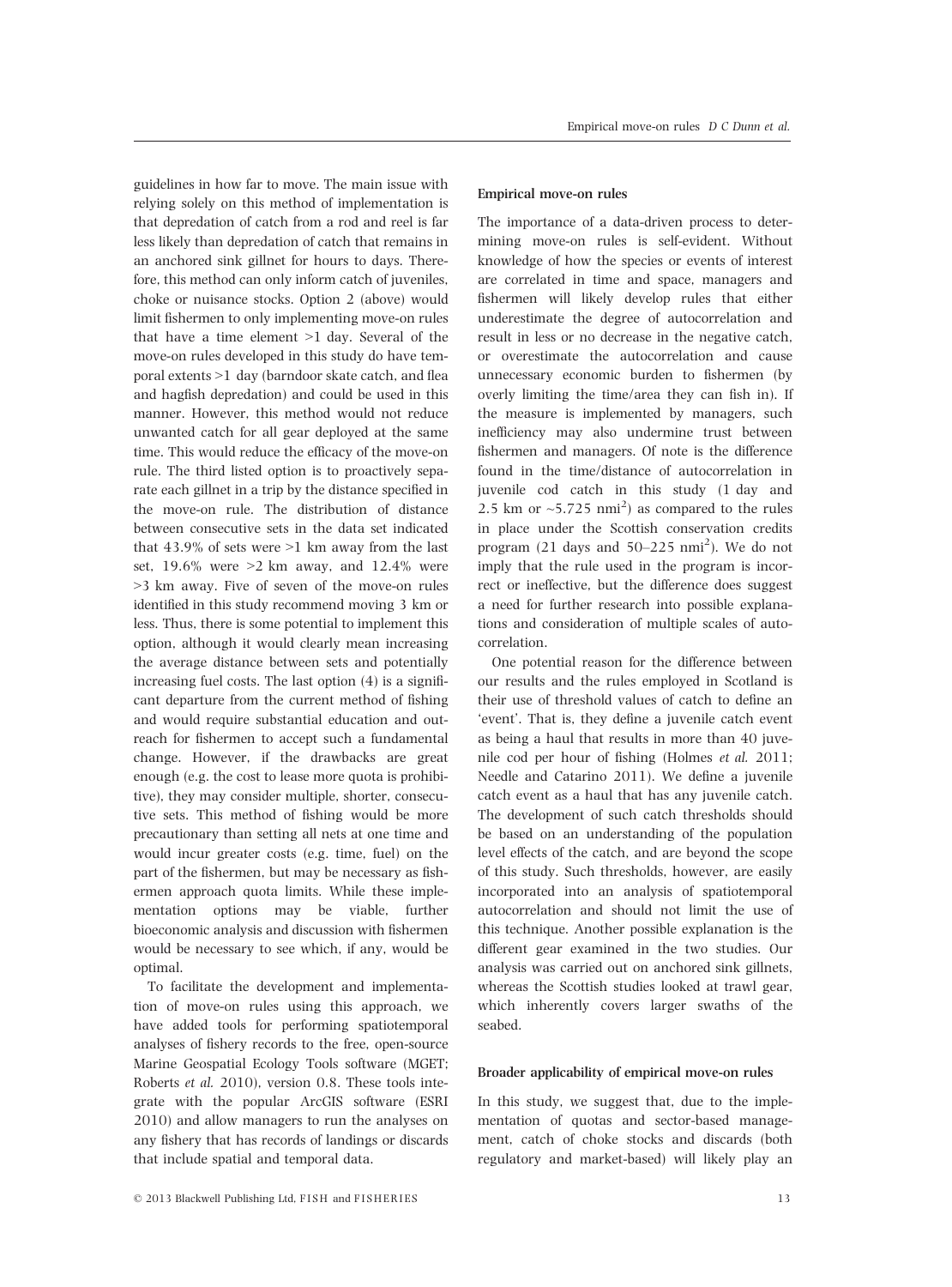increasingly important role in the fishing strategies of New England fishermen. More broadly, they also affect, or are likely to affect, all US fisheries following the passing of the Reauthorization of the Magnuson-Stevens Act of 2006 with its requirements to implement Annual Catch Limits for all fisheries by 2011, and globally as discards policies are reconsidered (e.g. current discussions of a ban on discards under the EC's Common Fisheries Policy). This is particularly true given the continued movement toward catch shares (Arnason 2002; Chu 2009; Jardine and Sanchirico 2012). In an effort to help fishermen and managers deal with these new factors, we offer analyses of spatiotemporal autocorrelation to generate empirical moveon rules that will aid in the efficient fulfilment of quotas. Such rules can simultaneously benefit the fishermen by minimizing lost opportunities for revenue and benefit the target stock by minimizing overages in quotas and capture of juveniles that could lead to growth and recruitment overfishing. The utility of this method is not limited to efficient use of target stocks, but can also be applied to avoid protected species and may offer a much more targeted method of approaching the issue of protected species bycatch than simple time–area closures.

#### Acknowledgements

The authors gratefully acknowledge the fishermen of the GB Cod Fixed Gear Sector who collaborated with us, as well as Ben Martens and the fishermen of the Port Clyde Community Groundfish Sector who participated in our meetings. We are indebted to Karen Ryder for her help with the project, and John Hoey, Caroline Woodhead, Joan Palmer, John O'Neil and the staff of the Northeast Fisheries Science Center for their support. This manuscript was improved by reviews from our colleagues C. Curtice, J. Dunn, J. Moxley and S. Viehman, and by the editor and two anonymous peer-reviewers. The authors deeply appreciate their time and effort. This project was funded by the Cooperative Research Division of the National Marine Fisheries Service. D. C. Dunn and A.M. Boustany were partially supported by the NF-UBC Nereus Program.

#### **References**

Ackerman, E.A. (1941) New England's Fishing Industry. The University of Chicago Press, Chicago, IL.

- Alexander, K.E., Leavenworth, W.B., Cournane, J. et al. (2009) Gulf of Maine cod in 1861: historical analysis of fishery logbooks, with ecosystem implications. Fish and Fisheries 10, 428–449.
- Arnason, R. (2002) A Review of International Experiences with ITOs: An Annex to Future Options for UK Fish Quota Management. CEMARE Report no. 58. University of Portsmouth for Department for the Environment, Food and Rural Affairs. Available at: http://www.port.ac.uk/ research/cemare/publications/pdffiles/reportspdf/filetodownload,103922,en.pdf (accessed 13 July 2012).
- Auster, P.J., Gjerde, K., Heupel, E., Watling, L., Grehan, A. and Rogers, A.D. (2010) Definition and detection of vulnerable marine ecosystems on the high seas: problems with the "move-on" rule. ICES Journal of Marine Science 68, 254–264.
- Australian Fisheries Management Authority (AFMA) (2009a) Southern and Eastern Scalefish and Shark Fishery (Closures) Direction No. 1. 38pp. Available at: http:// www.comlaw.gov.au/Details/F2009L01123/Explanat ory%20Statement/Text (accessed 20 December 2012).
- Australian Fisheries Management Authority (AFMA) (2009b) The School Shark Rebuilding Strategy 2008. Available at: http://www.afma.gov.au/wp-content/ uploads/2010/07/school\_shark\_rebuild.pdf (accessed 20 December 2012).
- Baddeley, A. (2008) Analysing Spatial Point Patterns in R. CSIRO, Canberra, Australia.
- Besag, J.E. (1977) Comment on "Modelling Spatial Patterns" by B.D. Ripley. Journal of the Royal Statistical Society Series B (Methodological) 39, 193–195.
- Block, B.A., Jonsen, I.D., Jorgensen, S.J. et al. (2011) Tracking apex marine predator movements in a dynamic ocean. Nature 475, 86–90.
- Branch, T.A. and Hilborn, R. (2008) Matching catches to quotas in a multispecies trawl fishery: targeting and avoidance behavior under individual transferable quotas. Canadian Journal of Fisheries and Aquatic Sciences 65, 1435–1446.
- Buck, E. (1995) Individual Transferable Quotas in Fishery Management. US Congressional Research Report 95-849 ENR. Congressional Research Service (CRS). Washington, D.C. Available at: http://cnie.org/NLE/ CRSreports/marine/mar-1.cfm (accessed 7 July 2012).
- Chu, C. (2009) Thirty years later: the global growth of ITQs and their influence on stock status in marine fisheries. Fish and Fisheries 10, 217–230.
- Commission for the Conservation of Antarctic Marine Living Resources (CCAMLR) (2011) Conservation Measures 33-02, 41-02 & 42-01. Available at: http:// www.ccamlr.org/en/conservation-and-management/ browse-conservation-measures (accessed 20 December 2012).
- Costello, C., Gaines, S.D. and Lynham, J. (2008) Can catch shares prevent fisheries collapse? Science (New York, N.Y.) 321, 1678–1681.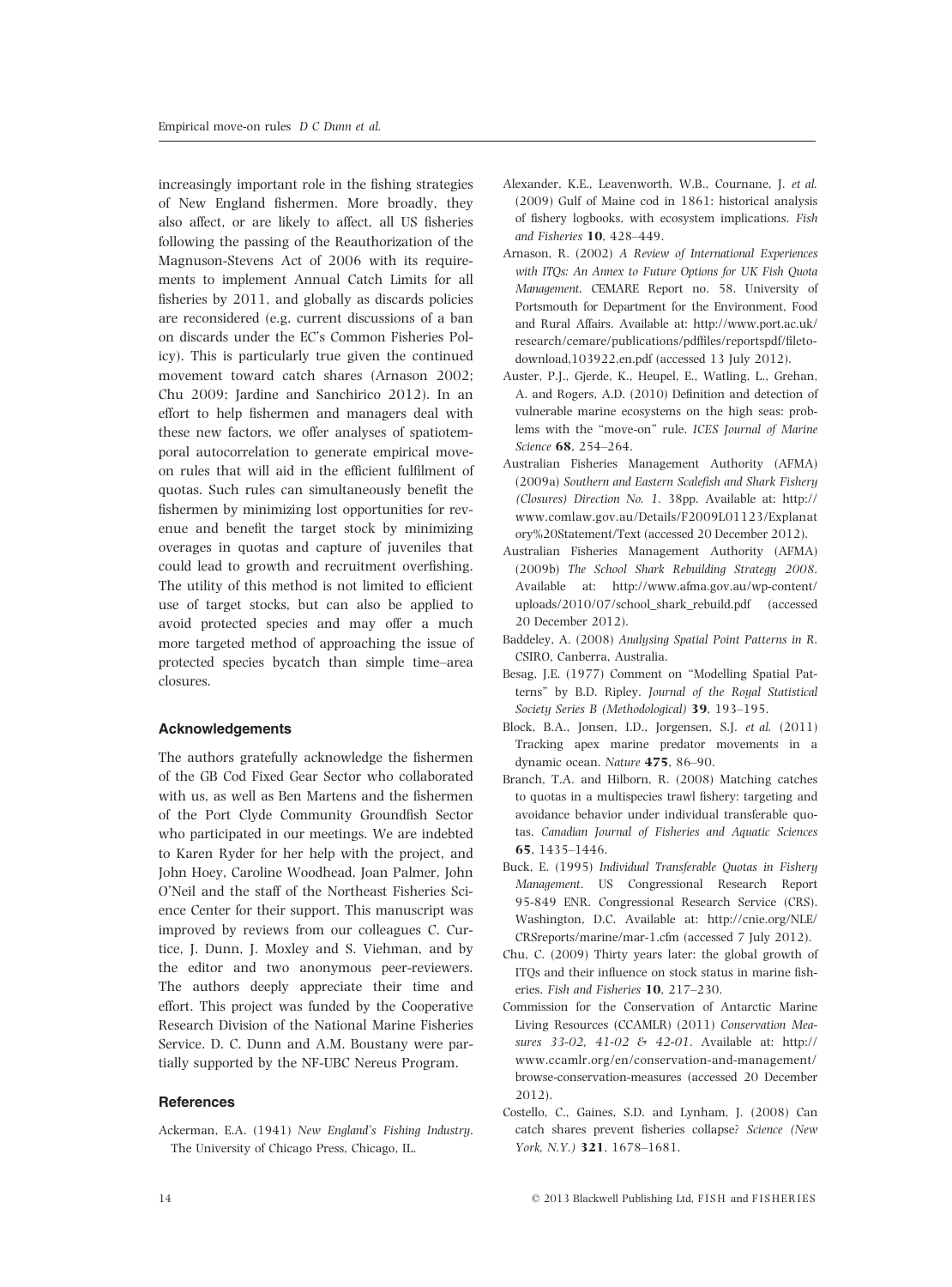- Cuzick, J. and Edwards, R. (1990) Spatial clustering for inhomogeneous populations. Journal of the Royal Statistical Society Series B 52, 73–104.
- Dawson, S.M. and Slooten, E. (1993) Conservation of Hector's dolphins: the case and process which led to establishment of the Banks Peninsula Marine Mammal Sanctuary. Aquatic Conservation 3, 207–221.
- Diggle, P.J., Chetwynd, A.G., Häggkvist, R. and Morris, S.E. (1995) Second-order analysis of space-time clustering. Statistical Methods in Medical Research 4, 124–136.
- Doeringer, P.B., Moss, P.I. and Terkla, D.G. (1986) The New England Fishing Economy: Jobs, Income, and Kinship. The University of Massachusetts Press, Boston, MA.
- Dunn, D.C., Boustany, A.M. and Halpin, P.N. (2011) Spatio-temporal management of fisheries to reduce bycatch and increase fishing selectivity. Fish and Fisheries 12, 110–119.
- Dupont, D.P. and Grafton, R.Q. (2000) Multi-species individual transferable quotas: the Scotia-Fundy mobile gear groundfishery. Marine Resource Economics 15, 205–220.
- Eckert, S.A., Moore, J.E., Dunn, D.C., van Buiten, R.S., Eckert, K.L. and Halpin, P.N. (2008) Modeling loggerhead turtle movement in the Mediterranean: importance of body size and oceanography. Ecological Applications 18, 290–308.
- Environmental Systems Research Institute (ESRI) (2010) ArcGIS.
- European Commission (2011) Commission Implementing Regulation (EU) No 783/2011 of 5 August 2011 amending Regulation (EU) No 724/2010 laying down detailed rules for the implementation of real- time closures of certain fisheries in the North Sea and Skagerrak. Official Journal of the European Union L 203, 7–8. Available at: http://eur-lex.europa.eu/LexUriServ/LexUriServ.do?uri=OJ:L:2011:203: 0007:0008:EN:PDF (accessed 20 December 2012).
- Fisheries and Oceans Canada (DFO) (2008) Procedures for Monitoring and Control of Small Fish Catches and Incidental Catches in Atlantic Groundfish Fisheries. 19pp. Available at: http://www.glf.dfo-mpo.gc.ca/Gulf/FAM/ Groundfish-Information/Small-Fish-Protocol#16 (accessed 20 December 2012).
- Fisheries and Oceans Canada (DFO) (2009) Procedures for Monitoring and Control of Small Fish Catches in the Southern Gulf Herring Mobile Gear Fishery. 17pp. Available at: http://www.glf.dfo-mpo.gc.ca/folios/00160/docs/ 09-glfsmallfishprotocolherringseiners-eng.pdf (accessed 20 December 2012).
- Fisheries and Oceans Canada (DFO) (2011) Pacific Region Integrated Fisheries Management Plan Groundfish. 224pp. Available at: http://www.pac.dfo-mpo.gc.ca/fm-gp/ mplans/ground-fond-2011-13-eng.pdf (accessed 20 December 2012).
- Fogarty, M.J. and Murawski, S.A. (1998) Large-scale disturbance and the structure of marine systems: fishery impacts on Georges Bank. Ecological Applications 8, S6–S22.
- Frank, K.T., Petrie, B., Choi, J.S. and Leggett, W.C. (2005) Trophic cascades in a formerly cod-dominated ecosystem. Science 308, 1621–1623.
- Gardner, B., Sullivan, P.J., Morreale, S.J. and Epperly, S.P. (2008) Spatial and temporal statistical analysis of bycatch data: patterns of sea turtle bycatch in the North Atlantic. Canadian Journal of Fisheries and Aquatic Sciences 65, 2461–2470.
- Gatrell, A.C., Bailey, T.C., Diggle, P.J. and Rowlingson, B.S. (1996) Spatial point pattern analysis and its application in geographical epidemiology. Transactions of the Institute of British Geographers 21, 256–274.
- Hobday, A.J. and Hartmann, K. (2006) Near real-time spatial management based on habitat predictions for a longline bycatch species. Fisheries Management and Ecology 13, 365–380.
- Hobday, A.J., Hartog, J.R., Timmiss, T. and Fielding, J. (2010) Dynamic spatial zoning to manage southern bluefin tuna (Thunnus maccoyii) capture in a multi-species longline fishery. Fisheries Oceanography 19, 243–253.
- Holmes, S.J., Bailey, N., Campbell, N. et al. (2011) Using fishery-dependent data to inform the development and operation of a co-management initiative to reduce cod mortality and cut discards. ICES Journal of Marine Science 68, 1679–1688.
- Hooker, S.K. and Gerber, L.R. (2004) Marine reserves as a tool for ecosystem-based management: the potential importance of megafauna. BioScience 54, 27.
- Howell, E.A., Kobayashi, D.R., Parker, D.M., Balazs, G.H. and Polovina, J.J. (2008) TurtleWatch: a tool to aid in the bycatch reduction of loggerhead turtles Caretta caretta in the Hawaii-based pelagic longline fishery. Endangered Species Research 5, 267–278.
- Hyrenbach, K., Veit, R., Weimerskirch, H. and Hunt, G.L.J. (2006) Seabird associations with mesoscale eddies: the subtropical Indian Ocean. Marine Ecology Progress Series 324, 271–279.
- Innis, H.A. (1954) The Cod Fisheries: History of an International Economy, 2nd edn. University of Toronto Press, Toronto, ON.
- Jardine, S.L. and Sanchirico, J.N. (2012) Catch share programs in developing countries: a survey of the literature. Marine Policy 36, 1242–1254.
- Kenchington, T.J. (2011) Encounter Protocols for Avoidance of Harm to Vulnerable Marine Ecosystems: A Global Review of Experience to 2010. DFO Can. Sci. Advis. Sec. Res. Doc. 2011/009. 43. Available at: http://www. dfo-mpo.gc.ca/csas/ (accessed 20 December 2012).
- Kenkel, N.C. (1988) Pattern of self-thinning in jack pine: testing the random mortality hypothesis. Ecology 69, 1017–1024.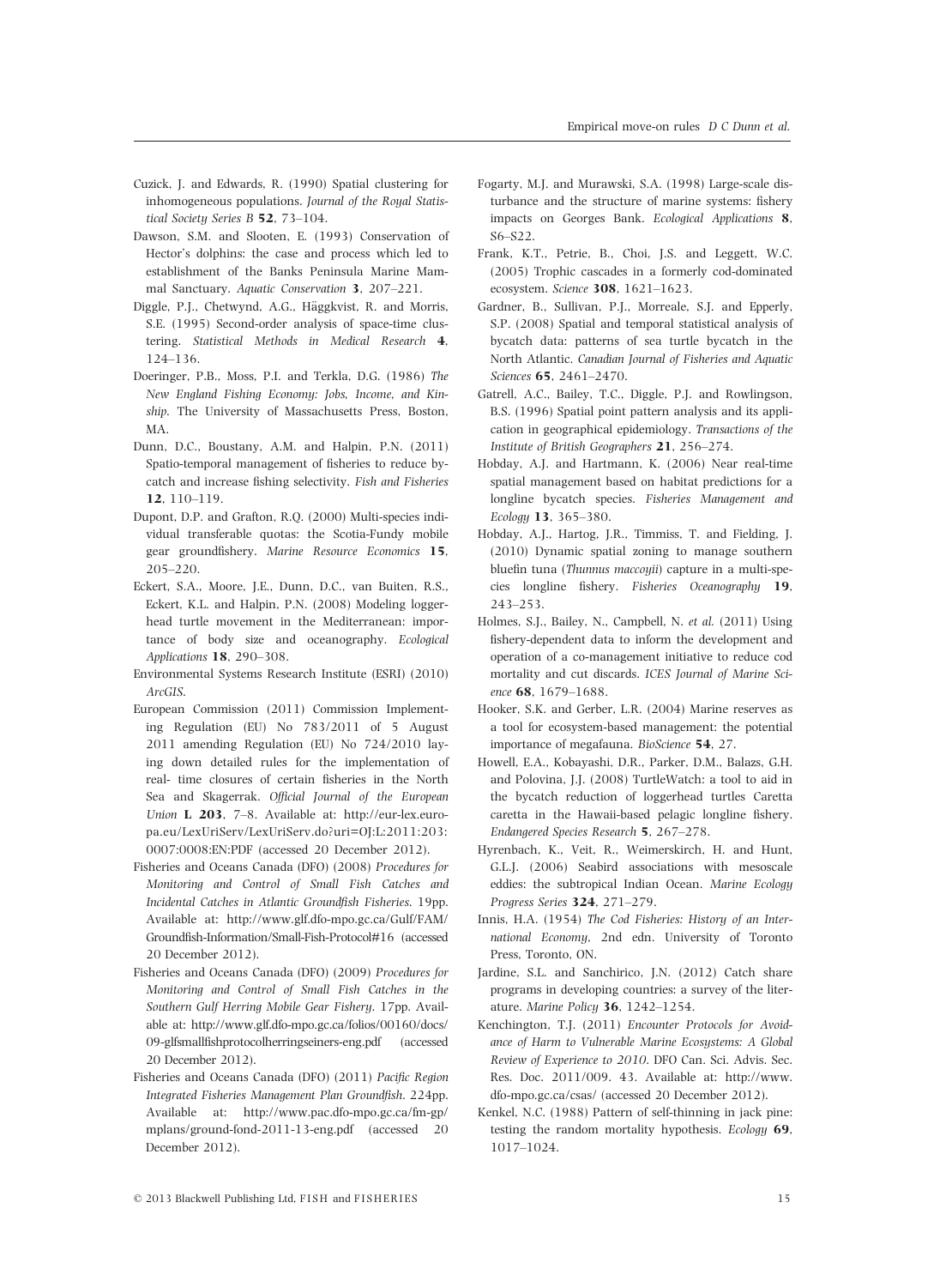- Kurlansky, M. (1997) Cod. Knopf Canada, Toronto, ON. Lewison, R.L., Soykan, C.U. and Franklin, J. (2009) Mapping the bycatch seascape: multispecies and multi-scale spatial patterns of fisheries bycatch. Ecological Applications 19, 920-930.
- Loosmore, N. and Ford, E. (2006) Statistical inference using the G or K point pattern spatial statistics. Ecology 87, 1925–1931.
- Louzao, M., Pinaud, D., Péron, C., Delord, K., Wiegand, T. and Weimerskirch, H. (2011) Conserving pelagic habitats: seascape modelling of an oceanic top predator. Journal of Applied Ecology 48, 121-132.
- Madsen, S. and Haflinger, K. (2010) Application for an Incentive Plan Agreement (IPA) and List of IPA Participants. 59.
- Marine Management Organisation (MMO) (2012) Real Time Closures (sampling). Available at: http://www.marinemanagement.org.uk/fisheries/monitoring/closures\_ rtc.htm (accessed 20 December 2012).
- McFarland, R. (1911) A History of New England Fisheries, with Maps. J. F. Tapley Co., New York.
- Murawski, S.A., Maguire, J.J., Mayo, R.K. and Serchuk, F.M. (1997) Groundfish stocks and the fishing industry. In: Northwest Atlantic Groundfish: Perspectives on a Fishery Collapse (eds J. Boreman, B.S. Nakashima, J.A. Wilson and R.L. Kendall). American Fisheries Society, Bethesda, MD, pp. 27–70.
- Murray, K.T., Read, A.J. and Solow, A.R. (2000) The use of time/area closures to reduce bycatches of harbour porpoises: lessons from the Gulf of Maine sink gillnet fishery. Journal of Cetacean Research and Management 2, 135–141.
- Myers, R.A. and Worm, B. (2003) Rapid worldwide depletion of predatory fish communities. Nature 423, 280–283.
- National Marine Fisheries Service (NMFS) (2002) Taking of marine mammals incidental to commercial fishing pperations; Atlantic Large Whale Take Reduction Plan regulations. Federal Register 67, 1113–1142.
- National Marine Fisheries Service (NMFS) (2010) Final amendment 16 to the Northeast (NE) Multispecies Fishery Management Plan. Federal Register 75, 18262–18353.
- Needle, C.L. and Catarino, R. (2011) Evaluating the effect of real-time closures on cod targeting. ICES Journal of Marine Science 68, 1647-1655.
- Northeast Fisheries Science Center (NEFSC) (2012) Assessment or Data Updates of 13 Northeast Groundfish Stocks Through 2010. Northeast Fisheries Science Center Reference Document 12-06. 789. Available at: http://www.nefmc.org/nemulti/frame/fw47/120309\_ FW47\_FinalEA.pdf (accessed 20 December 2012).
- Notarbartolo di Sciara, G., Agardy, T., Hyrenbach, D., Scovazzi, T. and Van Klaveren, P. (2008) The Pelagos sanctuary for Mediterranean marine mammals. Aquatic

Conservation: Marine and Freshwater Ecosystems 18, 367–391.

- Nur, N., Jahncke, J., Herzog, M.P. et al. (2011) Where the wild things are: predicting hotspots of seabird aggregations in the California Current System. Ecological Applications 21, 2241–2257.
- Pacific Fishery Management Council (PFMC) (2008) Pacific Coast Groundfish Fishery Management Plan for the California, Oregon, and Washington Groundfish Fishery. Available at: http://www.pcouncil.org/wp-content/ uploads/fmpthru19.pdf (accessed 20 December 2012).
- Palacios, D.M., Bograd, S.J., Foley, D.G. and Schwing, F.B. (2006) Oceanographic characteristics of biological hot spots in the North Pacific: a remote sensing perspective. Deep Sea Research Part II: Topical Studies in Oceanography 53, 250–269.
- Poos, J.J., Bogaards, J.A., Quirijns, F.J., Gillis, D.M. and Rijnsdorp, A.D. (2010) Individual quotas, fishing effort allocation, and over-quota discarding in mixed fisheries. ICES Journal of Marine Science: Journal du Conseil 67, 323–333.
- R Core Team (2012) R: A Language and Environment for Statistical Computing. R Foundation for Statistical Computing, Vienna, Austria.
- Ripley, B.D. (1977) Modelling spatial patterns. Journal of the Royal Statistical Society Series B (Methodological) 39, 172–212.
- Roberts, J.J., Best, B.D., Dunn, D.C., Treml, E.A. and Halpin, P.N. (2010) Marine Geospatial Ecology Tools: an integrated framework for ecological geoprocessing with ArcGIS, Python, R, MATLAB, and C++. Environmental Modelling & Software 25, 1197–1207.
- Rosenberg, A.A., Bolster, W.J., Alexander, K.E., Leavenworth, W.B., Cooper, A.B. and Mckenzie, M.G. (2005) The history of ocean resources: modeling cod biomass using historical records. Frontiers in Ecology and Environment 3, 78–84.
- Rowlingson, B.S. and Diggle, P.J. (1993) Splancs: spatial point pattern analysis code in S-plus. Computers & Geosciences 19, 627–655.
- Sanchirico, J.N., Holland, D., Quigley, K. and Fina, M. (2006) Catch-quota balancing in multispecies individual fishing quotas. Marine Policy 30, 767–785.
- Shotton, R. and Patchell, G. (2008) The Proposed "5-Mile" Move-on-rule in Deep-sea Trawl Fisheries of the Southern Indian Ocean: An Analysis of its Origins and the Basis for the Requirement. SIODFA Tech. Rep. 08/02.
- Squires, D., Campbell, H., Cunningham, S. et al. (1998) Individual transferable quotas in multispecies fisheries. Marine Policy 22, 135–159.
- Stoyan, D. (1984a) Correlations of the marks of marked point processes–statistical inference and simple models. Elektronische Informationsverarbeitung und Kybernetik 20, 285–294.